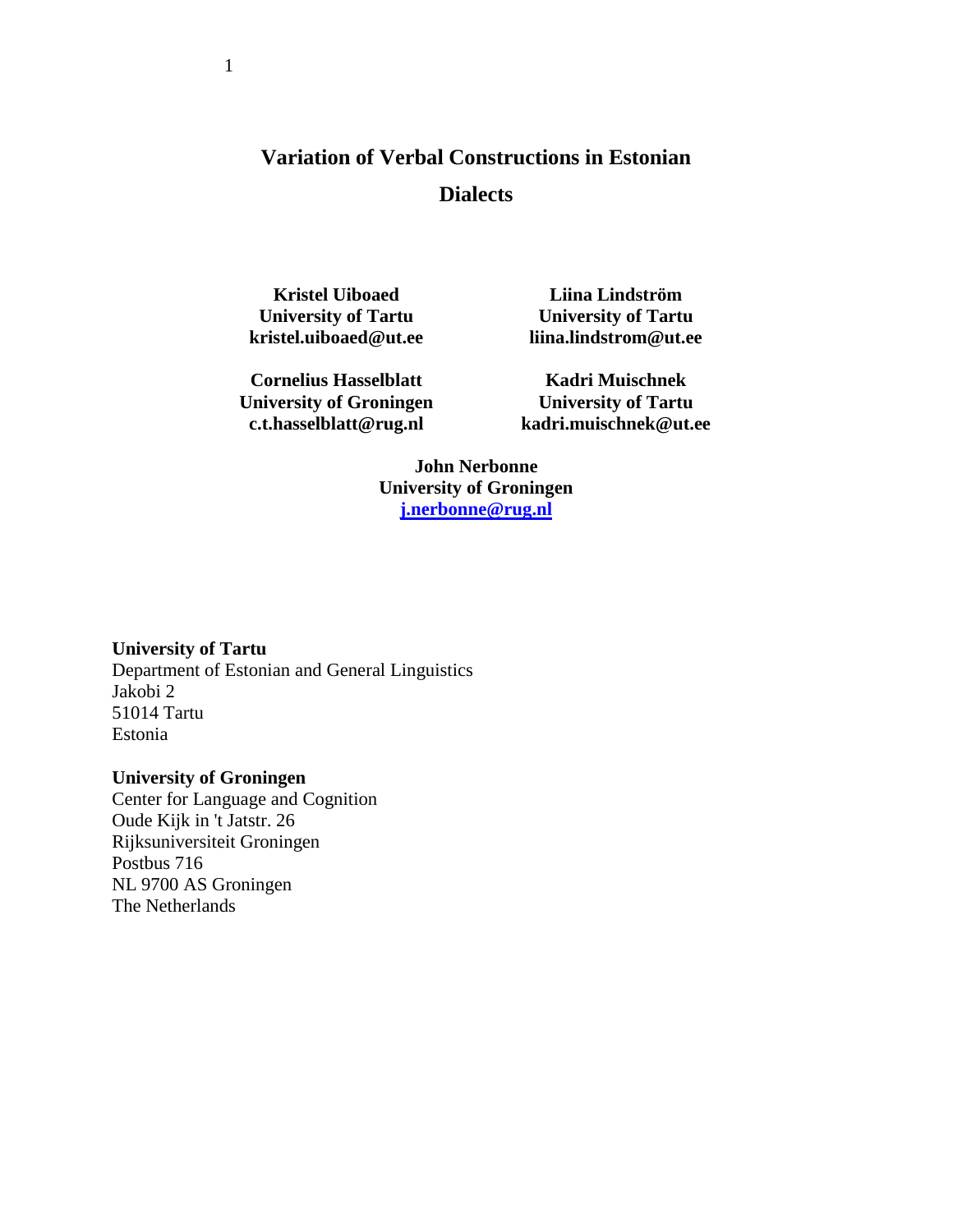#### **Abstract**

Traditional Estonian dialect classifications are based on the phonology, morphology, and lexis, and there are very few studies about syntax available. The present paper is the first quantitative syntactic study of Estonian dialects. We concentrate on constructions consisting of finite and non-finite verbs, and we apply contemporary statistical methods to explore the syntactic variation. Our results show that even bare token frequencies can identify syntactic patterns quite well, and that analyses exploiting collostructional methods makes the variational patterns even clearer. We use correspondence analysis and clustering to detect geographic influence on variation. The results suggest a syntax-based classifications of dialects that differs from the traditional classifications based mainly on phonology and lexis. Our data reveals systematic differences between eastern and western dialects at the syntactic level, while analyses based on phonology and lexis distinguish mainly between northern and southern dialects. The western dialects make more use of analytic constructions consisting of a finite and a non-finite verb form.

#### **1. Introduction**

The main aim of this paper is to contribute to Estonian dialect syntax and Estonian dialectology. In addition, we add a case to the discussion on how geography may differentially influence the different systemic levels of language, e.g., phonology vs. syntax. Finally we report on the application of statistics developed in corpus linguistics, which play a facilitating role in the analysis.

To date Estonian dialects have mainly been studied from the perspectives of phonology and lexis, and only very few studies about syntax are available. The present study aims to contribute to filling in that gap. The present paper studies syntactic variation in Estonian dialects, more specifically the variation of a special kind of verbal construction: finite and non-finite verb constructions ( $V_{fin}$  + Non-Fin).

Non-finite verb forms are regularly formed verb forms which can have a number of different functions in a sentence and which lack many typical verbal traits. Non-finites may be further classified as infinitives, participles, converbs and action nominals (verbal nouns or *masdars*) (Ylikoski 2003). The Estonian language has a variety of non-finite forms and they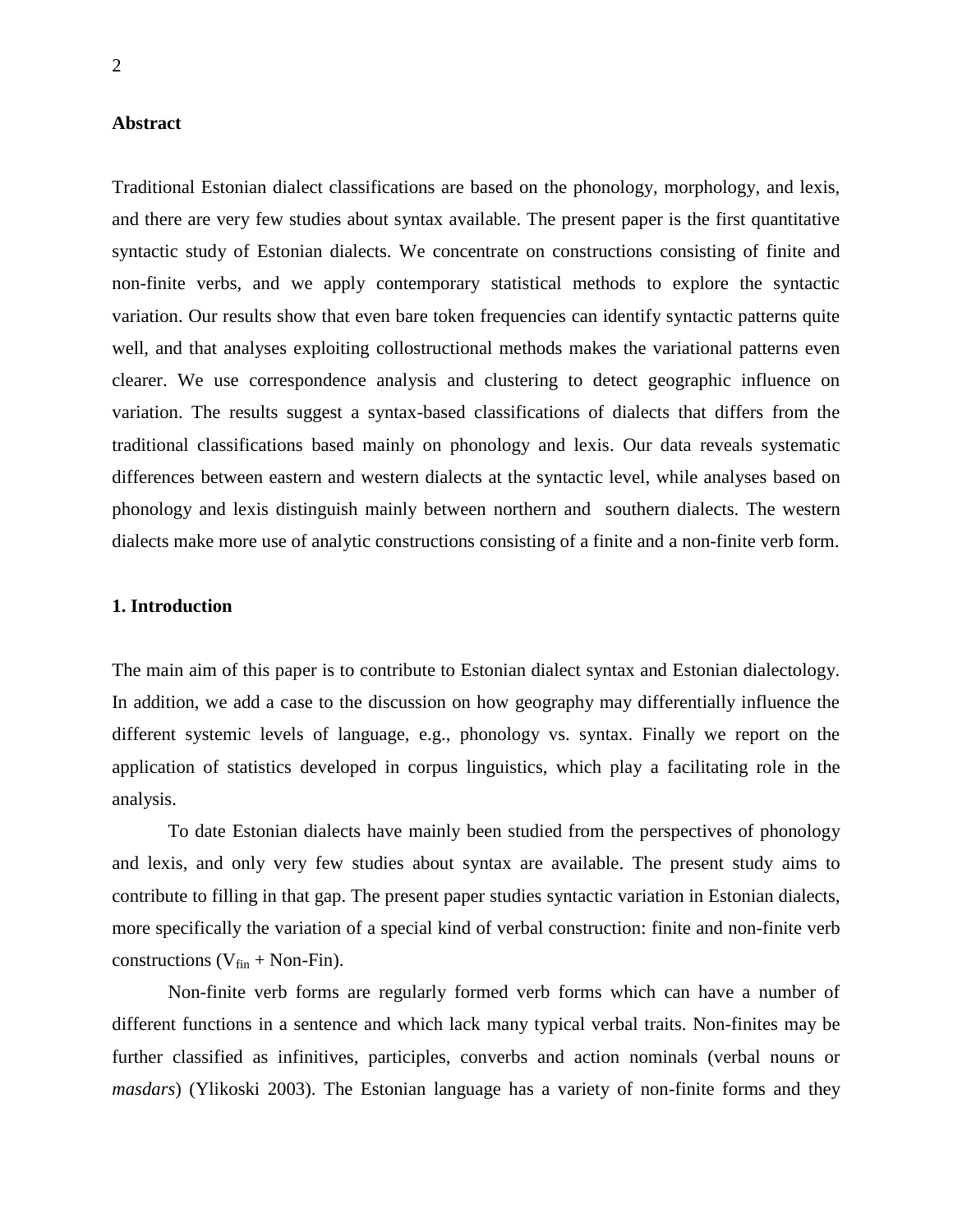often form different constructions with various finite verbs, some of which have undergone grammaticalization (*e.g.* Habicht *et al.* 2010, Tragel 2003, Tragel & Habicht *to appear*). The traditional grammar of Estonian (Erelt *et al.*, 1993) defines  $V_{fin}$  + Non-Fin constructions as kind of periphrastic verbal construction, where one component modifies the meaning of the other, and the type of sentence is determined by the whole construction. The finite verb expresses the modality, aspect, causativity or manner of the state of affairs expressed by the non-finite verb (Erelt *et al.* 1993). Similar constructions have received attention in standard Estonian (Habicht *et al.* 2010, Penjam 2008, Tragel 2003, Tragel & Habicht *to appear*, Metslang 2006, Metslang 1993a, among others). The current paper explores this kind of construction and its variation in Estonian dialects; more specifically, we explore which constructions consisting of a finite verb and a non-finite verbal category (*e.g.* Eng. *want to go, let go*) are most common in different dialects. Some finite verbs that occur in these constructions are so strongly grammaticalized that they have acquired auxiliary verb functions when they co-occur with certain non-finite forms.

We concentrate on verbal constructions for several reasons. First, a study of particle verbs in dialects clearly indicated distinct differences between eastern and western dialects where eastern dialects used considerably fewer particle verbs than western dialects (Uiboaed 2010), *i.e.* were less analytic in that respect. This is different than the dialect classifications based on phonology, morphology and lexis, where the biggest differences occur between southern and northern dialects. Clarifying the usage of verbal constructions enables us to get more evidence for these tendencies. Second, just reading corpus texts, which our study relies on, one gets the impression that western part dialects use more  $V_{fin}$  + Non-Fin constructions where finite verbs are strongly grammaticalized opposed to eastern dialects where morphological way of expressing seems to be more common. We ask whether this kind of tendency is general or whether only certain constructions or finite verbs are grammaticalized in specific functions.

Third, we wished to use corpora of orthographically transcribed dialect speech both because they more naturally reflect genuine dialect use than e.g. questionnaire data, as Szmrecsanyi & Kortmann (2009) argue, but also because they provide frequency data. As sociolinguistics has shown for decades, variation is often reflected in frequency rather than categorical differences (Labov 1966). Having decided to use corpora as the data on which to base analyses, we need to focus on phenomena that can be extracted automatically and in large numbers. Verbal complementation patterns fit the bill quite nicely.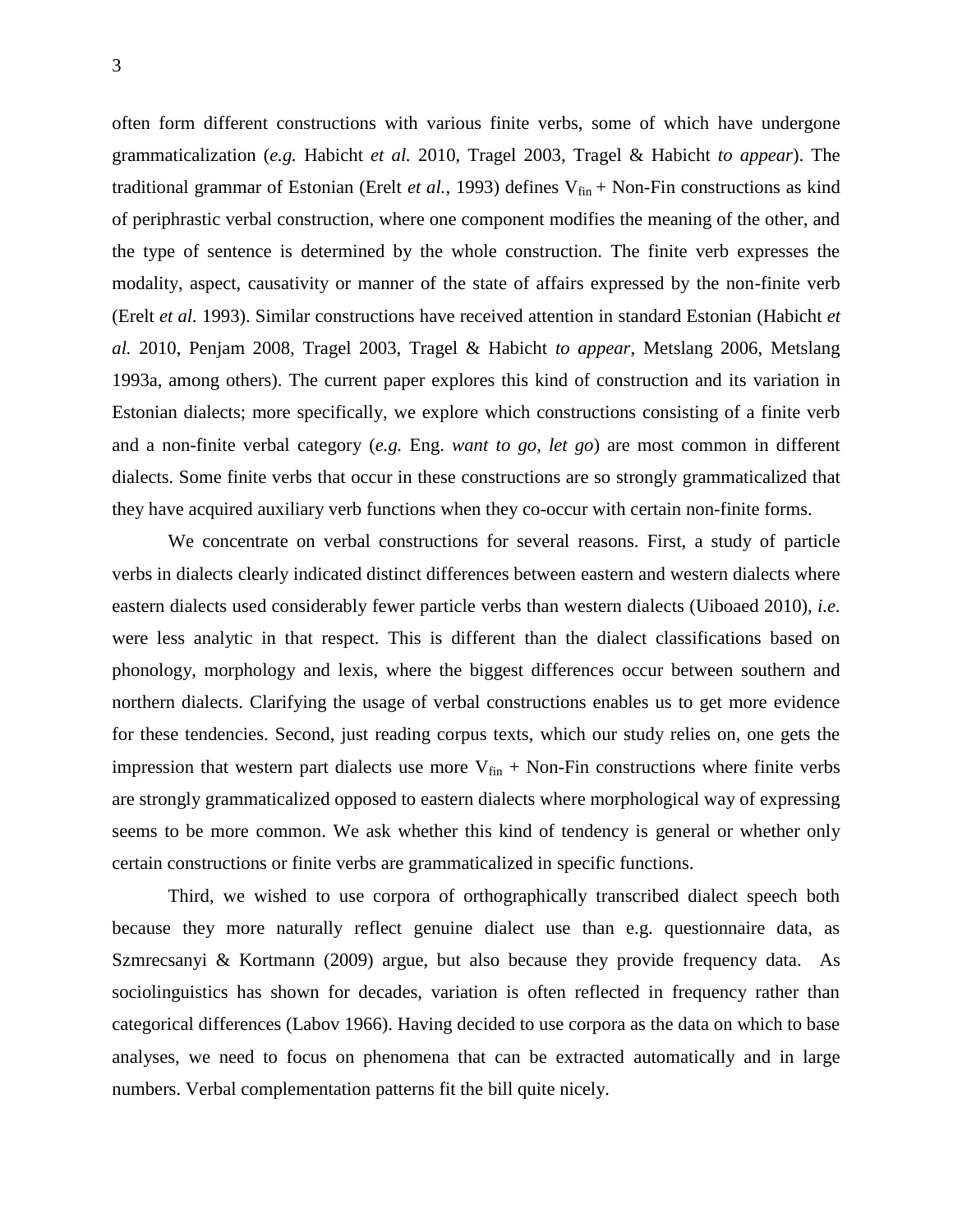This leads us to note a further contribution of this study. Dialect syntax has been enjoying a growth in interest of late (Barbiers, *et al*. 2005, Heap 2000), but most of the work has focused on the analysis of large databases of syntactic features that experts have compiled. There has been much less work that has proceeded from corpora (Szmrecsanyi & Kortmann 2009), and present study is innovative in expanding that line of work to include a new language (Estonian) and new sort of syntactic variation, that of collostructions, i.e., affinities between lexemes and particular slots in constructions. We shall be more concrete about the combinations we examine below (Sec. 5).

Our central research question is whether Estonian dialects group syntactically just as they do phonologically, morphologically and lexically. Our hypothesis, following Uiboaed (2010), is that they do not; we expect to find more distinct differences between eastern and western dialects as opposed to the traditional North-South distinction. We assume the differences may arise for instance from the stronger Germanic influence in the West. The reason for the east-west distinction on the basis of the syntax is not clear but we can assume that it may be based on the one hand, on the more conservative nature of the eastern dialects (which have been in contact with eastern Finnic languages, mainly with Votic (Must 1987, Alvre 2000) while western dialects have had more influence from old written Estonian which have had a strong Germanic influence (cf. Alvre 2000). On the other hand, western dialects, especially Insular dialect, have had strong contacts with Swedish. Thus, the overall tendency of preferring analytic verbal constructions in western dialect could be attributed to the influence of Germanic languages which may have come directly or via Old Written Estonian. Additionally, we clarify whether and how different constructions vary in different dialects and how dialects differ in terms of observed constructions and their frequencies. The present paper is only concerned with the categories of non-finite forms, not with the actual verbs used in that forms, so we only describe  $V_{fin}$  + Non-Fin (finite form lemmata and non-finite verb class) constructions.

If we are correct that syntactic variation is distributed differently with respect to geography than phonology, lexis and morphology, than the interesting question arises as to why this should be. After all, we expect the diffusion of innovations to proceed along similar lines of dense communication (Bloomfield 1933:Ch.3.4), and therefore also expect the resulting distributions of variation to be similar. This is not a focus of the current paper, but we return to this discussion in the closing section.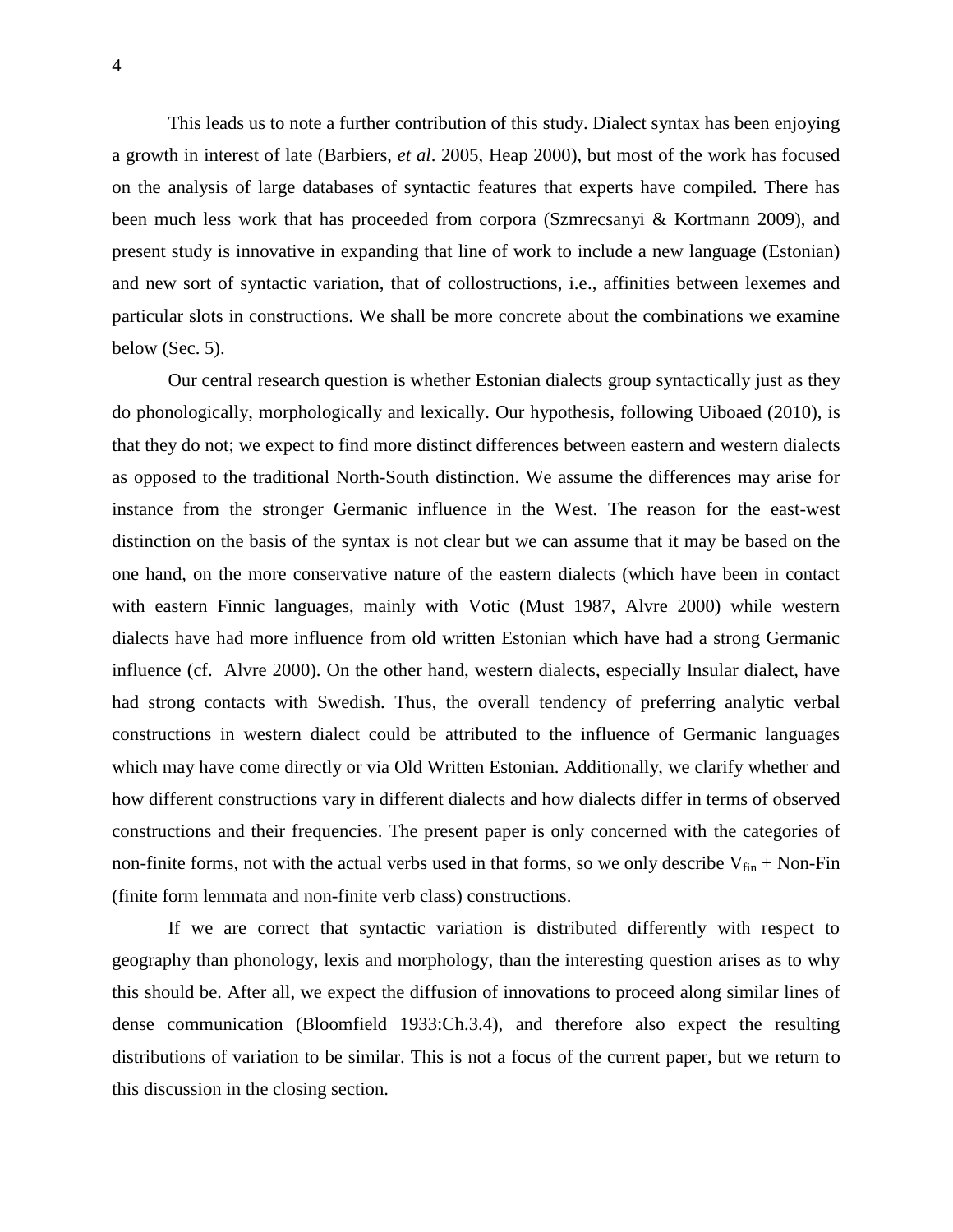From a methodological point of view, the paper compares two methods from corpus linguistics for detecting constructions. First we detect constructional patterns based only on raw normalized frequencies of  $V_{fin}$  + Non-Fin combinations, assuming that if these two forms frequently appear together in the same clause they also form a semantic and syntactic unit. Second we apply the collostructional methods developed by Stefanowitsch & Gries (2003). We use Fisher's exact test to gauge collostructional strength between non-finite verb morphological category and finite verb lemma. We describe differences in results when these two methods are applied.

The second section of the paper gives a brief overview of the relevant aspects of the Estonian language and its dialects. The third section describes existing non-finite forms in Estonian language. We then describe our data sources and construction extraction process in fourth section, and the fifth part describes the methods used in the current study. The sixth section presents the results of constructional analysis, and in the seventh part we present some results of the qualitative analysis.

#### **2. Estonian Language and Dialects**

Estonian is a Finno-Ugric language belonging to the Finnic branch. The closest relatives to the language are the Livonian and Votic, which are presently nearly extinct. The closest languages to Estonian still used for everyday communication are Finnish, Karelian, and Veps. There are about one million Estonian speakers in the world. Estonian has been influenced strongly by Indo-European languages, so that traits atypical for a Finno-Ugric language can be detected at all the levels of structure. Estonian has a very complex morphological system, which is typical for a Finno-Ugric language (Erelt *et al.* 2000).

The area where Estonian is spoken is rather small, but the differences among the traditional dialects are substantial. There are slightly different classifications of Estonian dialects available, but for the purpose of comparison the present paper proceeds from the most detailed classification, which is the one used in the corpus of Estonian dialects (see the fourth section), according to which (i) the North Estonian dialect group includes Insular, Western, Mid and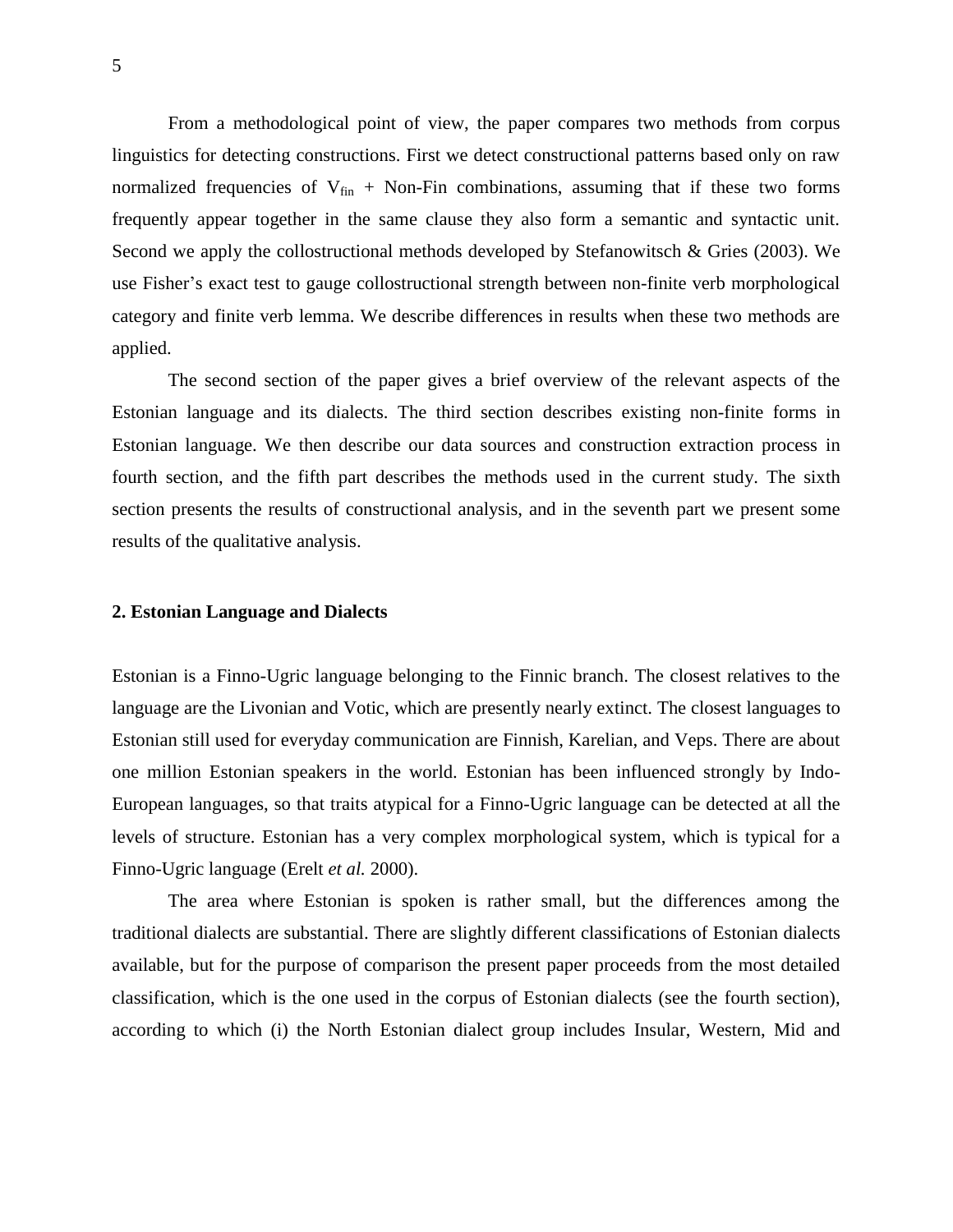Eastern dialects; and (ii) the South Estonian group consists of the Mulgi, Tartu, Seto and Võru<sup>1</sup> dialects. The Northeastern Coastal dialect group is part of the North Estonian group and includes the Coastal and Northeastern dialects. These dialect groups can be divided to more than a hundred sub-dialects. (Lindström & Pajusalu 2003) The map in Figure 1 presents the traditional Estonian dialect areas. Traditional dialect classifications distinguish most significantly between northern and southern dialects, and the biggest differences are in phonology and lexis.



*Figure 1.* Estonian dialect areas. The North-Estonian dialect group includes the Coastal, Eastern, Insular, Mid, North-Eastern, and western dialects. The South-Estonian group includes the Mulgi, Tartu, Seto, and Võru dialects.

#### **3. Non-finite Verbal Categories in Estonian**

Non-finite verbs can form different constructions with finite verbs. These constructions can be either complex predicates or argument structure constructions as in *lähen sööma* 'I go to eat'.

 $\overline{a}$ 

 $1$  Drawing a distinction between Seto and Võru has been a complicated issue in Estonian dialectology. The main difference between two dialects lies in pronunciation and in

lexis. Pajusalu *et al.*(2009) do not find joining these two dialects acceptable due to remarkable territorial and cultural differences. Seto speakers are Eastern orthodox, as opposed to the mostly protestant Võru speakers. Seto also has stronger Russian influence on vocabulary and pronunciation (Pajusalu *et al*. 2009: 187).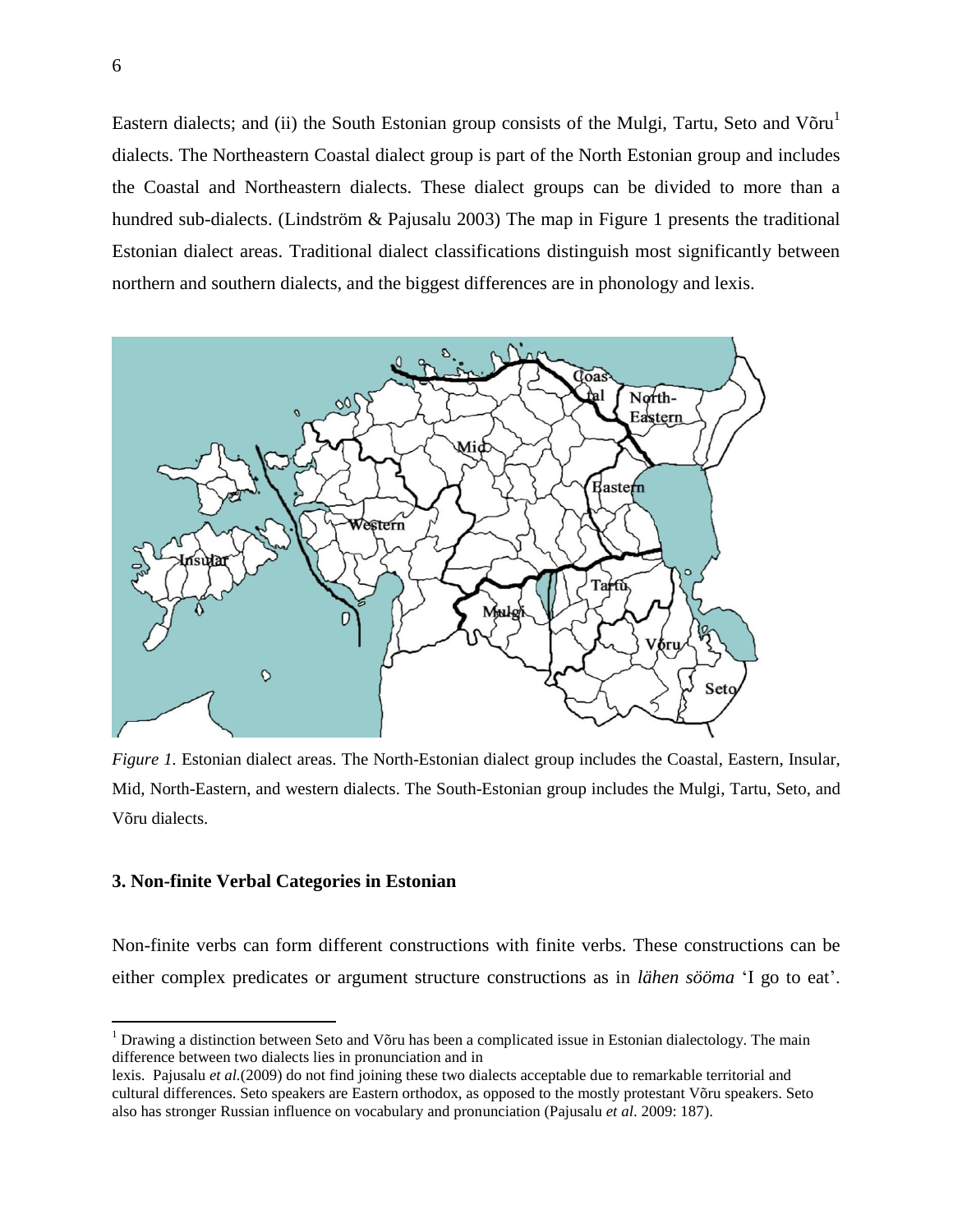The borderline between these two groups is not an exact one, so that verb  $+$  verb constructions rather make up a continuum (Sahkai & Muischnek 2010). Their behaviour in dialects has not been studied so far and the present paper attempts to fill that gap by clarifying the possible constructional patterns in different dialects of Estonian. Table 1 represents all the non-finite forms and their formatives in Estonian.

| <b>NON-FINITE FORMS</b>  | <b>PERSONAL</b> | <b>IMPERSONAL</b> |  |  |  |
|--------------------------|-----------------|-------------------|--|--|--|
| Participles              |                 |                   |  |  |  |
| Present                  | $\mathcal V$    | day tay           |  |  |  |
| Past                     | nud             | dud tud           |  |  |  |
| Supine                   |                 |                   |  |  |  |
| Illative (2. infinitive) | ma              | dama tama         |  |  |  |
| Inessive                 | mas             |                   |  |  |  |
| Elative                  | mast            |                   |  |  |  |
| Translative              | maks            |                   |  |  |  |
| Abessive                 | mata            |                   |  |  |  |
| Infinitive               | da a ta         |                   |  |  |  |
| Gerund                   | des es tes      |                   |  |  |  |

Table 1. Non-finite forms and their formatives in Estonian (Viitso 2003)

The following section gives a short overview of some non-finite verb forms in standard Estonian and is based completely on Erelt *et al.* (1993, 2000) and Erelt (2003). Only a brief overview of non-finite verb forms' semantics and syntactic functions is given, as the main goal is to illustrate the non-finite forms in Estonian. We concentrate on the non-finite forms as only these are relevant in our later analysis.<sup>2</sup> The present paper is concerned only with non-finite forms and which finite verbs they co-occur with in a clause. We were interested only in possible combinations and their frequencies, so we attempted to detect variation patterns with respect to these, i.e. measuring which constructions are more common to different dialects and in which constructions vary.

#### *3.1 Participles*

In standard Estonian two participles are distinguished: the present and past participle, both of which can have personal and impersonal forms. **Present participles** can occur as attributes and predicatives and are inflected for case and number, i.e. they function similarly to adjectives. **Past** 

<sup>&</sup>lt;sup>2</sup> For a more thorough overview of non-finite forms and their classification, see Ylikoski (2003).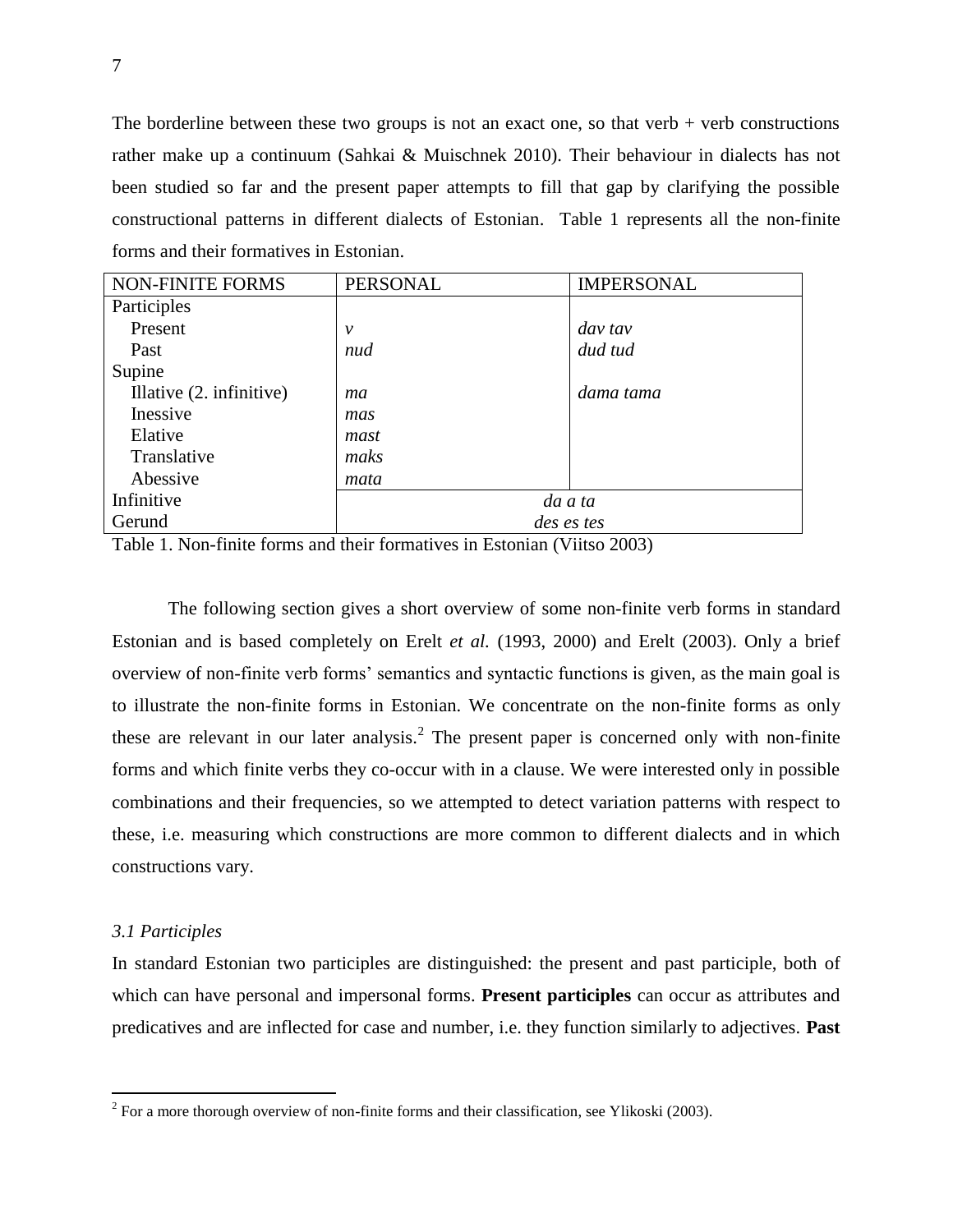**participles**<sup>3</sup> can also occur as attributes and predicatives, but in addition they are regularly used to form compound tense forms with finite forms of the verb *olema* 'to be' (1a–b).

| (1) | a.      | Eksam on<br>exam.NOM be.3SG.PRS write-PPP<br>'Exam has been written.' |      | kirjuta- <b>tud</b> .                                |  |
|-----|---------|-----------------------------------------------------------------------|------|------------------------------------------------------|--|
|     | $h_{-}$ | Ma olen<br>be.1SG.PRS this.PART<br>Thave written that exam.'          | seda | eksamit kirjuta- <b>nud</b> .<br>exam.PART write-APP |  |

#### *3.2 Supine (*ma*-infinitive, 2. Infinitive, 2INF)*

The 2INF is the traditional headword for verbs in Estonian dictionaries. It usually appears as an adverbial, but it may also take on other syntactic functions. The 2INF expresses relative future or entering into a process and it also occurs in sentences as an adverbial indicating destination (2).

(2) *Ta läks jaluta-ma.* (s)he go.3SG.PST walk-2INF '(S)he went for a walk'

The 2INF forms not only inchoative constructions with a variety of verbs, e.g. 'to start', 'to go', 'to come', 'to stay', *etc.* (3a) but also causative constructions with the verbs 'to put', 'to hit', and 'to remain' among others (3b). It also forms the modal verb construction with the verb *pidama* 'to have to' (3c).

| (3) | a.             | hakkasime<br>Me<br>start.1PL.PST<br>we                       | $k$ oju<br>home.ILL | mine-ma.<br>$go-2INF$ |
|-----|----------------|--------------------------------------------------------------|---------------------|-----------------------|
|     |                | 'We started to go home.'                                     |                     |                       |
|     | b.             | tule<br>Ta<br>pani<br>(S)he put.3SG.PST light.PART burn.2INF | põle-ma.            |                       |
|     |                | '(S) he turned on the light (lit. he put the light on)'      |                     |                       |
|     | $\mathbf{c}$ . | Me peame<br>tööle                                            | mine- <b>ma</b> .   |                       |
|     |                | We must.1PL work.ALL                                         | go.2INF             |                       |
|     |                | 'We have to go to work.'                                     |                     |                       |

 $3$  From here on we use active and passive past participles and APP and PPP glosses respectively, but traditionally impersonal and personal participles are more common.

 $\overline{a}$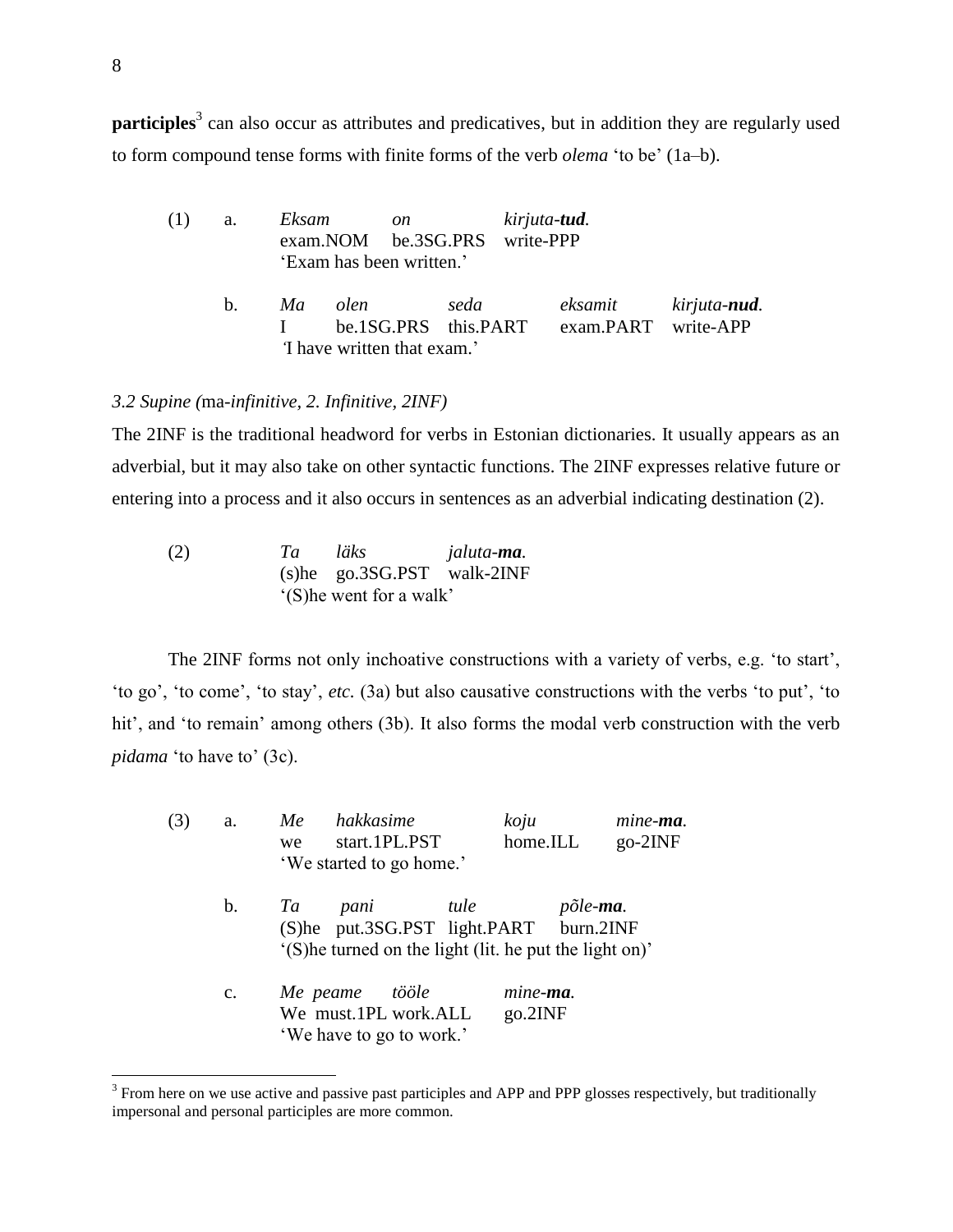The supine form can also take inessive, translative, abessive, and elative case endings. For instance, the inessive form of 2INF can express the progressive meaning (Metslang 1993a)  $(4).$ 

(4) *Ilmad on soojene-ma-s.* wethers be.3PL.PRS warm up-2INF-INE 'The weather is getting warmer (every day)'

#### *3.3 Infinitive (da-infinitive, 1INF)*

The 1INF can serve various syntactic functions in a sentence. It can occur as a subject, object (5a), adverbial, or predicative.

| (5) | Ma | oskan         | laul-da.     |
|-----|----|---------------|--------------|
|     |    | can.1SG.PRS   | $sing-1$ INF |
|     |    | 'I can sing.' |              |

Modal verbs typically form the constructions with the 1INF. These modal verbs do not determine the presence, meaning or form of the subject, which is only determined by the semantics of the non-finite verb (Erelt *et al.* 1993; Erelt 2001). The 1INF can form constructions with various modal verbs (*võima* 'can', *tohtima* 'may', *saama* 'get, become', *tulema* 'to come' in modal meaning) (6).

(6) 
$$
Ma
$$
  $v\delta in$   $sind$   $aida-ta$ .

\nI can you.PART help-1INF 'I can/am able to help you.'

As mentioned above the description given here of the non-finite forms and their functions is far from exhaustive. All these forms can occur in different functions and may form constructions with other verbs. We have more thorough analyses of 1INF and 2INF constructions in standard Estonian (see Penjam 2008), but we are interested in how these constructions are used in dialects.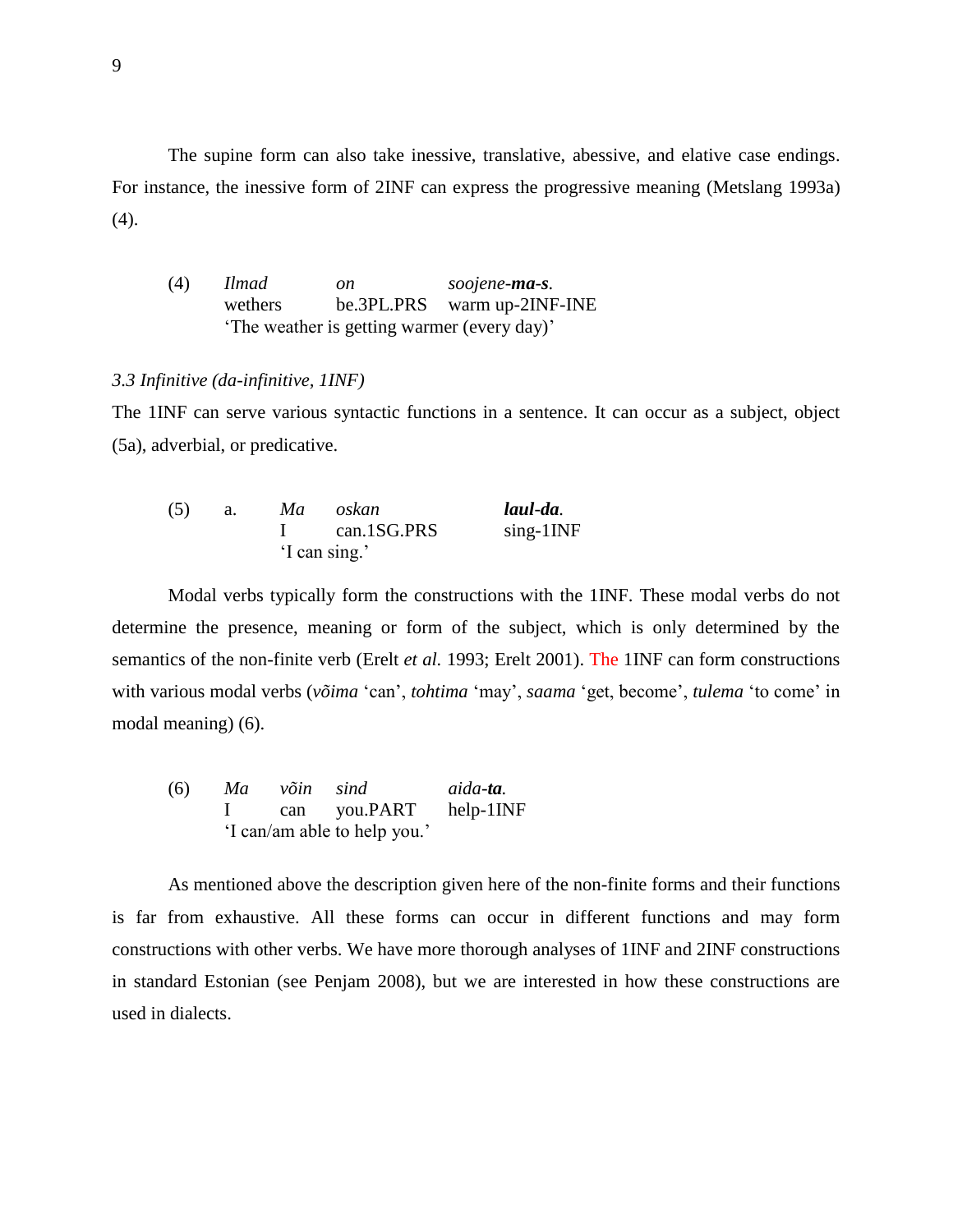#### **4. Data**

#### *4.1 The Corpus of Estonian Dialects*

The number and scope of comparative studies about Estonian dialects have been rather small due to the lack of suitable data sources. In order to improve that situation the University of Tartu and the Institute of Estonian Language in Tallinn started a joint project in 1998 to compile an electronic data source for that purpose. The main aim of the project was to build a large corpus to conduct studies about the phonological and grammatical structure of Estonian dialects supported by electronic data processing (Lindström, Pajusalu 2003). The corpus of Estonian dialects (CED) is an electronic database containing authentic dialect texts from all ten major dialects of the Estonian language.

The CED consists of:

- dialect recordings;
- texts in standard Finno-Ugric phonetic transcription;
- texts in simplified transcriptions;
- morphologically annotated texts in XML-format;
- a database containing information about interviewers and recordings; and
- some texts with syntactic annotation.

The informants in the CED were chosen on the basis of their social properties: they are typically poorly educated elderly people who have themselves lived all their lives in one place, and whose parents have, as well. In older dialectal research, such informants have been seen as ideal for representing older local dialect speech.

CED is a textual record of spoken spontaneous language. Special features of speech have been taken into account, and all discourse particles, word repetitions, pause fillers, corrections *etc.* have been transcribed. The recorded interviews are traditional dialect interviews, where the interviewer interviews the informant on familiar territory (the informant's home or backyard). The oldest recordings date back to 1938, but the majority of the interviews were recorded during the 1960 –70s. Although the older texts have been recorded in the studio, the nature of the interviews is the same compared to later recordings.<sup>4</sup>

 $\overline{a}$ 

<sup>&</sup>lt;sup>4</sup> 2% of words come from texts recorded in 1938 (five texts all from different dialect areas). These texts were recorded in studio, but the nature of the interviews and topics are exactly the same as in other interviews. The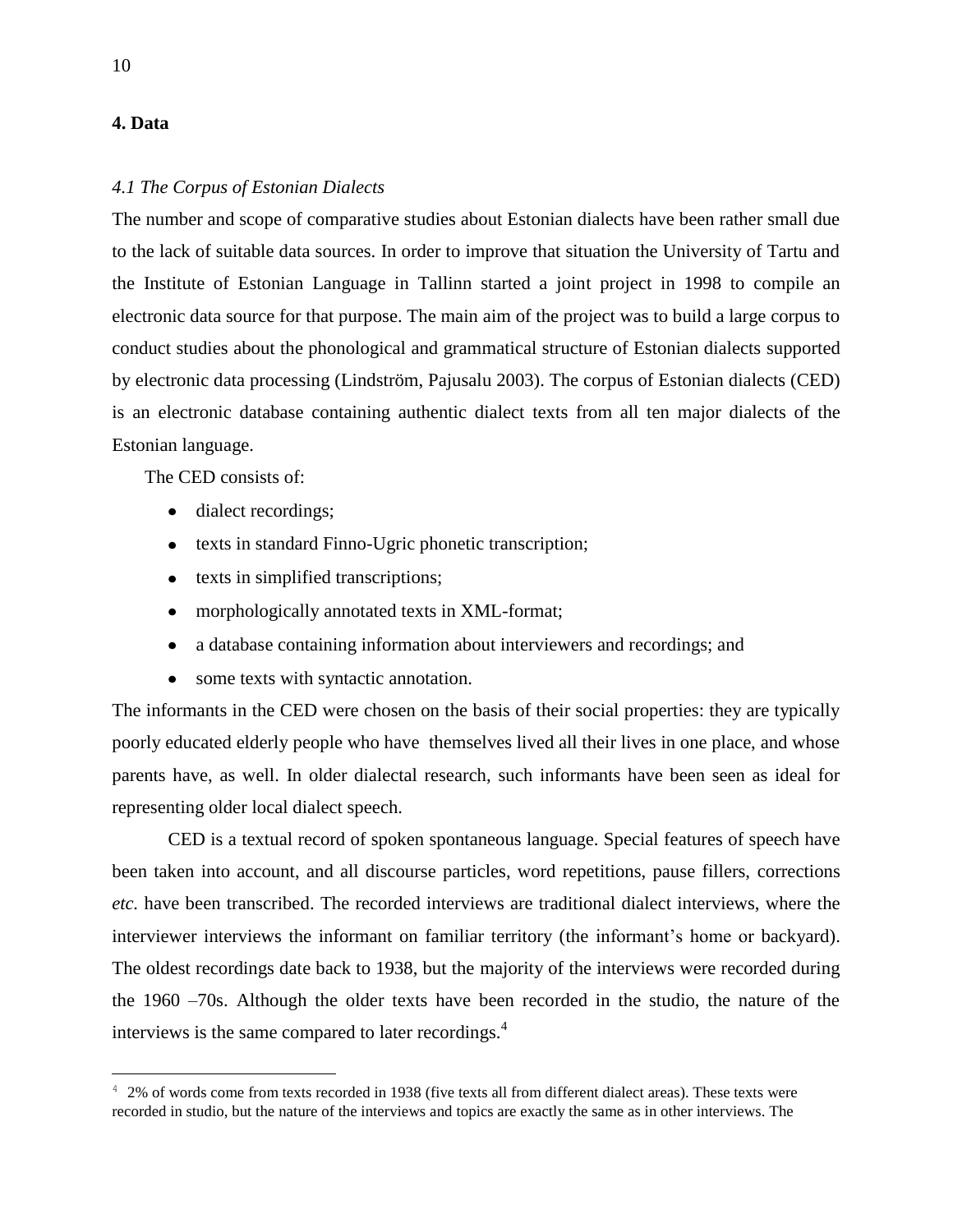At the moment when the present study was conducted the CED contained 1.245.000 words of text in phonetic transcription of which 665 000 words had been morphologically annotated. The morphologically annotated CED is freely available on the web: *[www.murre.ut.ee](http://www.murre.ut.ee/)* and also via the international dialect syntax webpage Edisyn: *[http://www.dialectsyntax.org/index.php/edisyn-othermenu-51/emk.](http://www.dialectsyntax.org/index.php/edisyn-othermenu-51/emk)* More detailed information about the CED and principles of tagging can be found in Lindström *et al*. (2009).

#### *4.2 Construction Extraction*

Data was obtained from the morphologically annotated CED described above. In order to extract finite verb lemma and non-finite verb morphological category pairs, it was necessary to set clause boundaries because verbs form a construction only if they co-occur in the same clause. For that purpose, the syntactic parser of the Estonian language (Müürisep 2000), adapted for dialect parsing, was applied (Lindström & Müürisep 2009). Candidate data was extracted by forming all the possible combinations of the finite verb lemma with the non-finite verb category within one clause. These pairs do not necessarily occur next to each other as illustrated in (7).

Frequency counts for the analysed data were calculated as follows:

- 1) Only category (morphological) tags for the non-finite forms were used, ignoring the specific the verb (lexeme) itself.
- 2) All the occurrences of finite verbs were counted, regardless of their tense, mood, number *etc.* Only the lemmas of finite verbs were used for the analysis.
- 3) Frequency counts for the whole construction were based on the co-occurrence of the finite and non-finite forms in the same clause.

To calculate the precision of the extraction process we randomly chose 500 words from every dialect, 5000 words altogether. The precision of construction extraction was 80%, but when we removed low frequency combinations (less than 3 occurrences) as we did in our final analysis it rose to 92%. The dialects did not differ greatly in the precision with which constructions were extracted.

Estonian word order shows considerable variability. The finite verb has a tendency to occur in the second position in main clauses and in the final position in some subordinate

 $\overline{a}$ 

informants are, just as in later recordings, poorly educated, elderly local people. To get the maximum out of our data we included these texts, as we are convinced that such a small amount of data cannot change the big picture.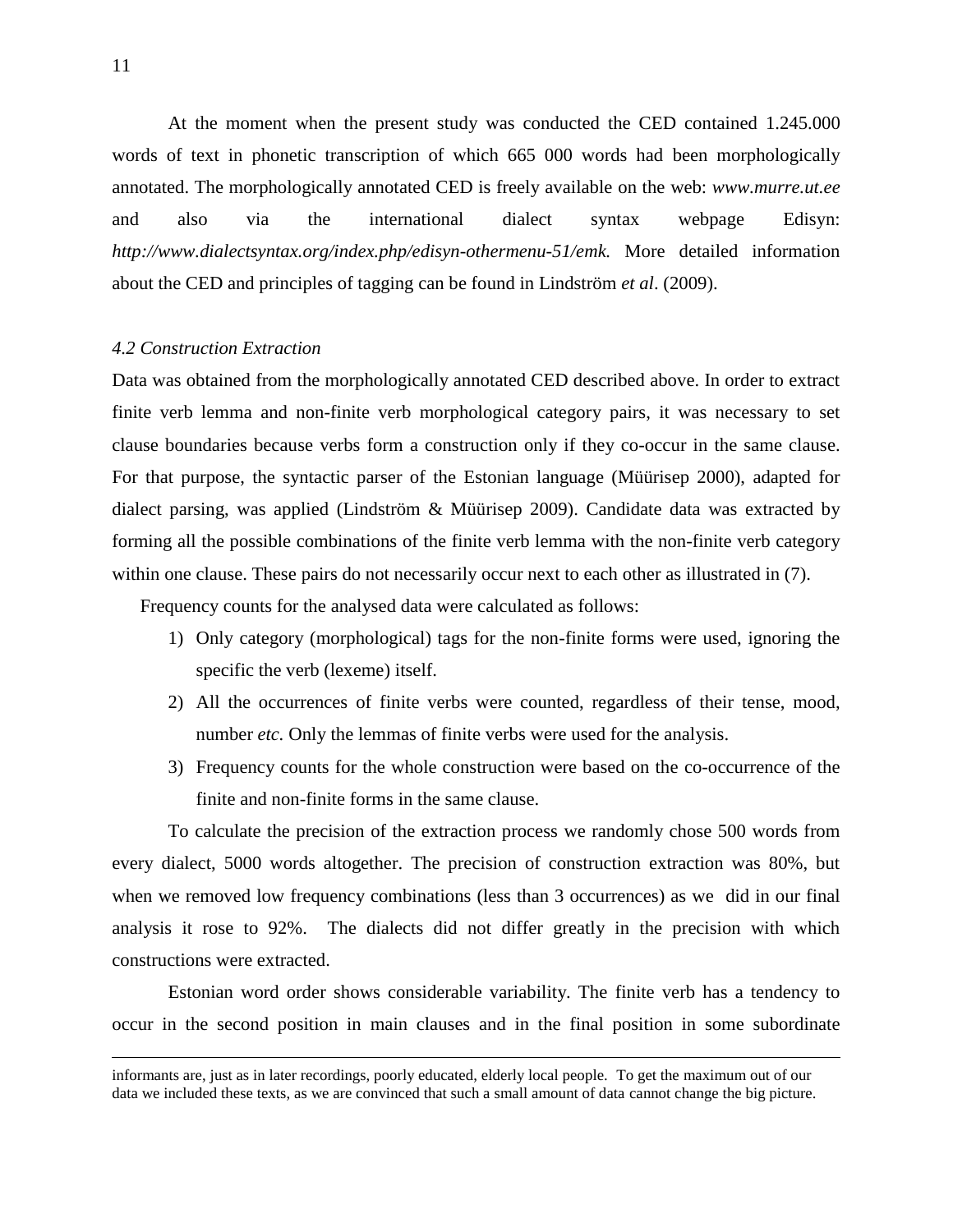clauses; at the same time word order is dependent on information structure (see (7) and (8)) (Lindström 2005; Tael 1988). Different parts of the constructions can be displaced in the clause still carrying the same meaning:

| (7) | hakkas<br>Ta<br>start.3SG.PST<br>$(s)$ he            |                                                            | kõva<br>loud             |  |  |
|-----|------------------------------------------------------|------------------------------------------------------------|--------------------------|--|--|
|     | häälega<br>voice.COM                                 | laul-ma.<br>$sing-2INF$<br>'When he started to sing loud.' |                          |  |  |
| (8) | Kui<br>ta<br>When (s)he<br>'When he started to sing' | laul-ma<br>$sing-2INF$                                     | hakkas.<br>start.3SG.PST |  |  |

To avoid regarding *hakkas laulma* and *laulma hakkas* as different constructions, all the combinations were recorded in a cononcial order based on the non-finite verb form (morphological category). Only the grammatical category of the non-finite verb form and the dictionary form of the finite verb form were taken into account. The final list of constructions for every dialect looks like example (9), where for instance the inchoative construction *laulma hakkama* described above has become the 2INF and *hakkama* 'start, become' construction (*ma hakkama*) among other 2INF and *hakkama* constructions:

| (9) | inf saama  | IINF 'become/get' |
|-----|------------|-------------------|
|     | ma pidama  | $2INF$ 'have to'  |
|     | ma kutsuma | $2INF'$ invite'   |
|     | ma tulema  | 2INF 'come'       |
|     | ma hakkama | $2INF$ 'start'    |
|     | tud olema  | $PPP$ 'be'        |
|     |            |                   |

The first column is the non-finite verb form information as it is annotated in the CED and the second column is a lemma of the finite verb. Table 1 in Section 3 presented the abbreviations for non-finite forms also used in the CED. The fact that the CED is morphologically annotated enables us to use morphological categories like the ones presented in (9).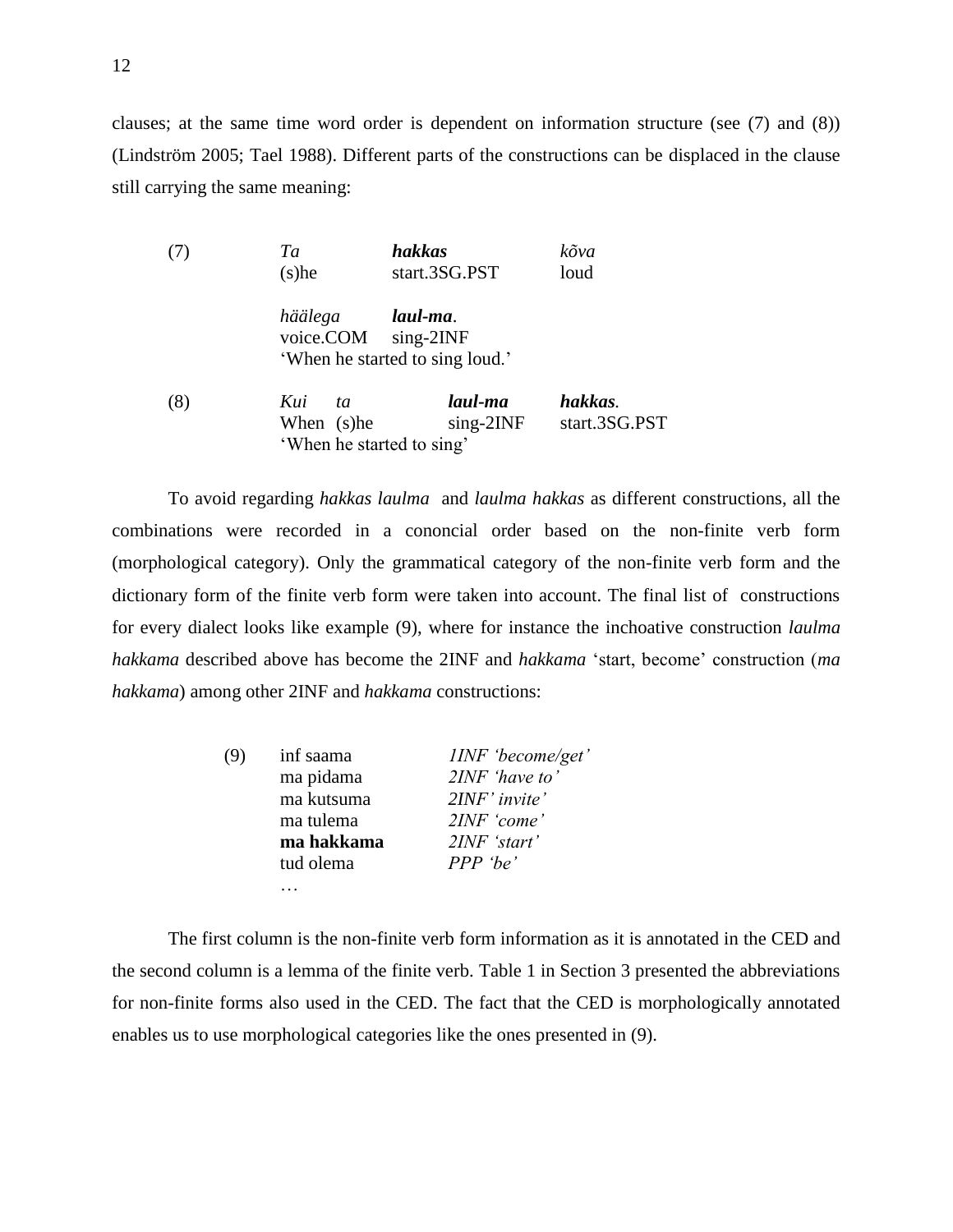Constructions can also be formed from three verbs, but we concentrated on two-verb constructions. It is not a trivial task to identify constructions consisting of three verbs and our method produced two constructions where a three verb construction occurred.

| (10) | Ma | hakkasin                                                 | jooksma  | minema. |
|------|----|----------------------------------------------------------|----------|---------|
|      |    | start.1SG.PST                                            | run.2INF | go.2INF |
|      |    | 'I was about to go runnig (lit. I started to go to run)' |          |         |

The example (10) illustrates a three-verb construction (*hakkasin jooksma minema*) where our method detected two V<sub>fin</sub> + Non-Fin constructions (*hakkasin minema* 'I started to go' and *hakkasin jooksma* 'I started to run'). However, the problem was not substantial therefore we did not exclude these from our analysis.

#### **5. Methodology**

#### *5.1 Collostructional analysis*

Additionally to raw frequencies we applied collostructional analysis to extract the constructions. Collostructional methods are family of quantitative corpus linguistic methods developed by Stefanowitsch & Gries (2003). Collostructional methods are similar to more known collocation finding methods (Evert 2005; 2008), which measure the statistical strength between two words. Collostructional methods measure also the strength between two linguistic units, but include syntactic and/or semantic factors. The word 'collostruction' is a blend of 'collocation' and 'construction' (Stefanowitsch & Gries 2003; 2005), and the analytical focus is on the relationship between words and constructions they participate in (Stefanowitsch & Gries 2003). Their analysis adopts the terminology of Construction Grammar (Fried & Östman 2004, Goldberg 1995, Kay & Fillmore 1999) and is normally applied to constructions and the words they occur with. The present study applies the method on a more schematic level, investigating only the relationship between the category of a non-finite verb and the finite verb lemma it co-occurs with.

We chose covarying collexeme analysis, one of a family of collostructional techniques, which measures the statistical strength between a non-finite verbal morphological category and a finite verb lemma.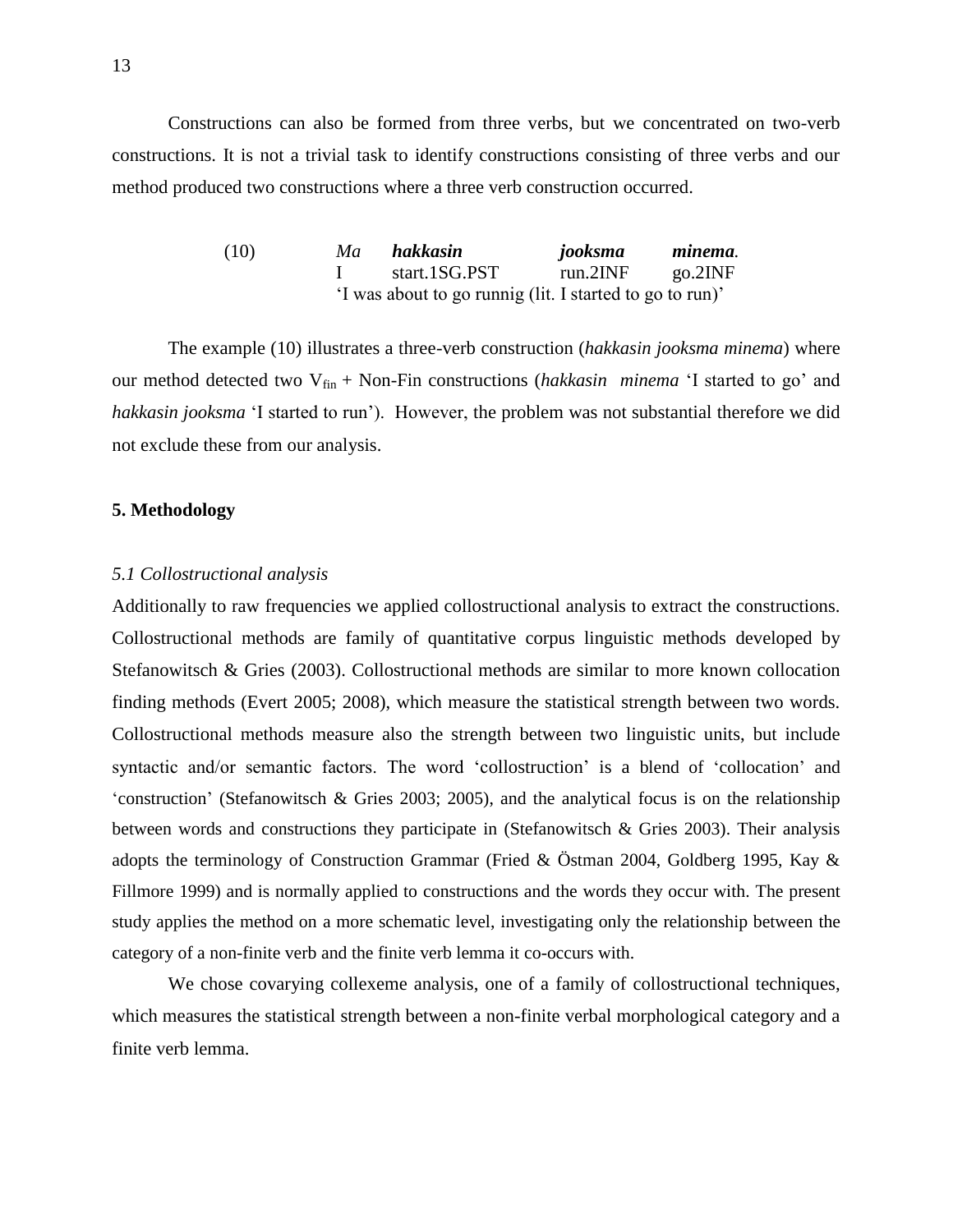To clarify which constructional patterns are genuine, and not randomly co-occurring items, the *Coll.analysis 3.2* program developed for collostructional analysis (Gries 2007) was applied to calculate the collostructional strength for each non-finite form and finite verb combination. This program calculates the association strength between two units, in our case the morphological category of the non-finite form and the finite verb lemma, based on their frequencies. We made calculations separately for all ten dialects and chose Fisher's exact test to measure the association strength.

The association strength between non-finite categories and the finite verbs that co-occur in the same clause is calculated based on information of the sort illustrated in Tables 2 and 3. Table 3 illustrates the construction 1INF + *tahtma* 'want' in the eastern dialect. This combination occurs in the eastern dialect five times (there were five clauses containing this combination). There are six occurrences of the verb *want* with other non-finite forms. An infinitive occurs 47 times with a finite verb other than *want,* and there are 1096 combinations of non-finite form plus finite verb involving neither 1INF or the verb *want*.

|                                                                                   | Finite verb Y in slot 2 | All other finite verbs in<br>slot 2                    |
|-----------------------------------------------------------------------------------|-------------------------|--------------------------------------------------------|
| <b>Non-finite form X in slot 1</b>   Freq $(X \text{ slot} 1 + Y \text{ slot} 2)$ |                         | Freq $(X \text{ slot} 1 + -Y \text{ slot} 2)$          |
| All other non-finite forms $ $ Freq ( $-X$ slot $1 + Y$ slot $2$ )                |                         | Freq $(\neg X \text{ slot} 1 + \neg Y \text{ slot} 2)$ |
| in slot 1                                                                         |                         |                                                        |

|                                      | finite verb <i>tahtma</i>   other finite verbs<br>'want' |      | row totals |
|--------------------------------------|----------------------------------------------------------|------|------------|
| 1INF                                 |                                                          |      | 52         |
| other<br><b>non-finite</b> $\vert 6$ |                                                          | 1049 | 1055       |
| forms                                |                                                          |      |            |
| column totals                        |                                                          | 1096 | $N = 1107$ |

Table 2. Two-way contingency table for co-varying collexeme analysis

Table 3. Two-way contingency table for 1INF + *tahtma* 'want' construction in the Eastern dialect.

Measures of association strength compare the frequency with which two items co-occur to the frequency with which they might be expected to co-occur based on chance. We calculate the probability of the elements occurring by chance under the assumption that the two elements are statistically independent. All the information that is needed for computation is contained in the tables 2 and 3. Since the 1INF category occurs 52 times in 1107 clause, we estimate its frequency as 52/1107, or about 5%; for the form *tahtma* we estimate its frequency as 11/1107, or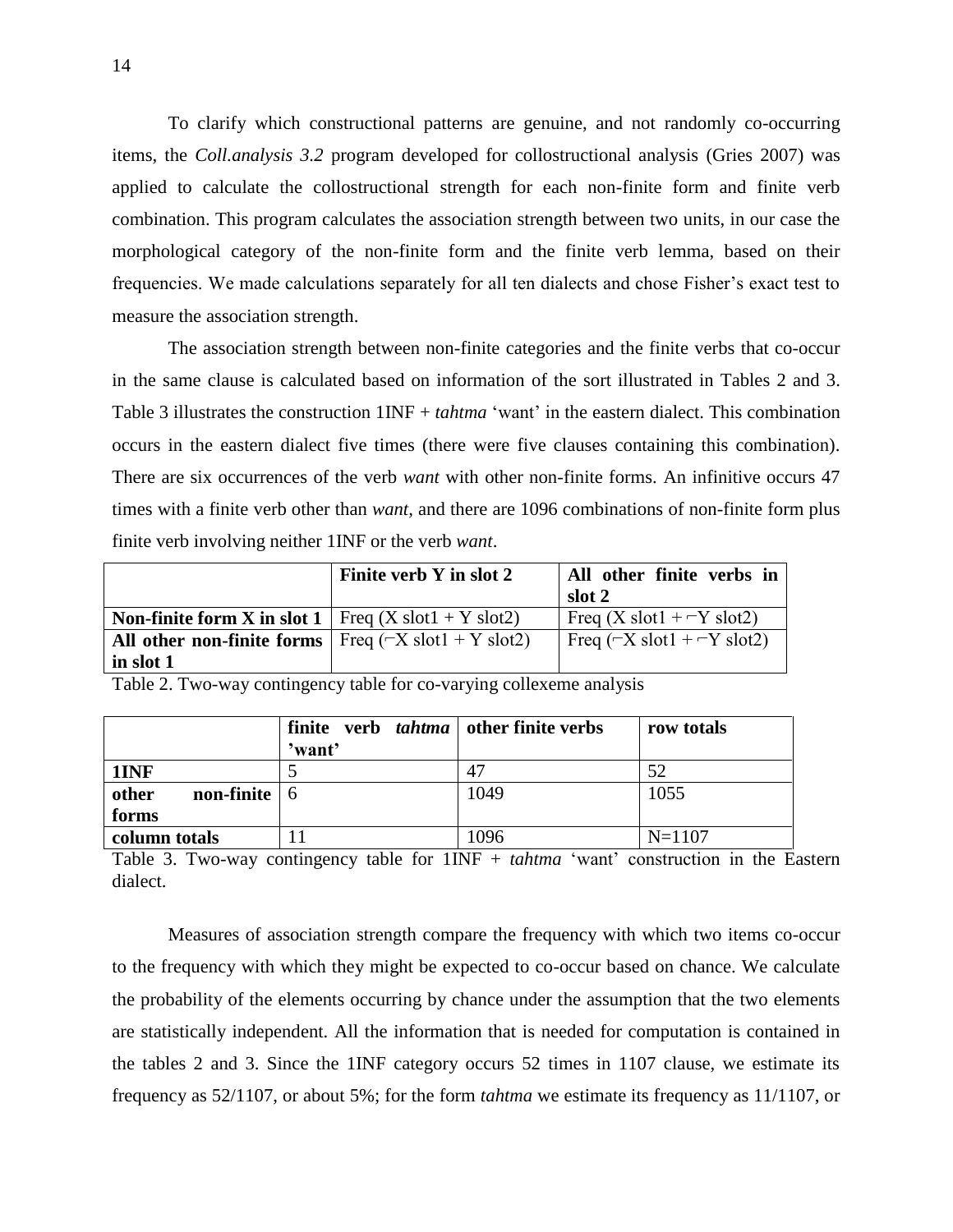about 1%. If these two sorts of elements were statistically independent, we would expect to see them in combination about a relative frequency of approx.  $0.05 \times 0.01 = 0.0005$ . Wiechmann (2008) compares over 40 measures of association strength for use in corpus linguistics, and Fisher's Exact Test (FET) performs extremely well.

We therefore use FET to gauge the collostructional strength between a non-finite category and a finite verb; the higher the value, the stronger the relation between two units. We use a 95% confidence interval to determine the threshold of the FET value we require, and combinations that do not reach this threshold are considered too weakly associated and therefore excluded from the analysis. We emphasize that the present study does not compare FET values to each other. As we used FET to measure the association strength and different dialects have different amount of material in the corpus, FET values were not comparable to each other. We used FET only to detect genuine constructions, assuming that combinations that have lower values are not genuinely interdependent. We then compared the normalized frequencies of constructions that had a FET value above the threshold we set.

#### *5.2 Correspondence analysis*

To detect similar groups of dialects and to identify their distinctive features we applied Correspondence Analysis (CA). CA is a method of data analysis that attempts to describe tabular categorical data and presents a multi-dimensional dataset in a two-dimensional plot; it is often used to analyse frequency tables. CA attempts to find latent patterns in regular frequency tables by calculating distances separately between rows and between columns and presenting the results in a two-dimensional space. Although CA in principle enables the researcher to use more than two dimensions, it is rare that more are ever used. The stronger the association between two data points is, the closer they appear on a CA map. (Cichocki 2006; Greenacre 2007; Lebart, Salem & Berry 1998). Axes do not have any frequency interpretation on the CA map; instead they only present two dimensions of the multidimensional dataset and percentages that show the inertia (comparable to variance) explained by these two dimensions. One should only detect patterns on the CA map that the data supports. We applied the method to illustrate the similarities and differences between dialects based on the non-finite and finite verb constructions and their frequencies in ten dialects. Closeness of dialects on the CA map indicates the strong association (similarity) between these dialects in terms of constructions and their frequencies. If two dialects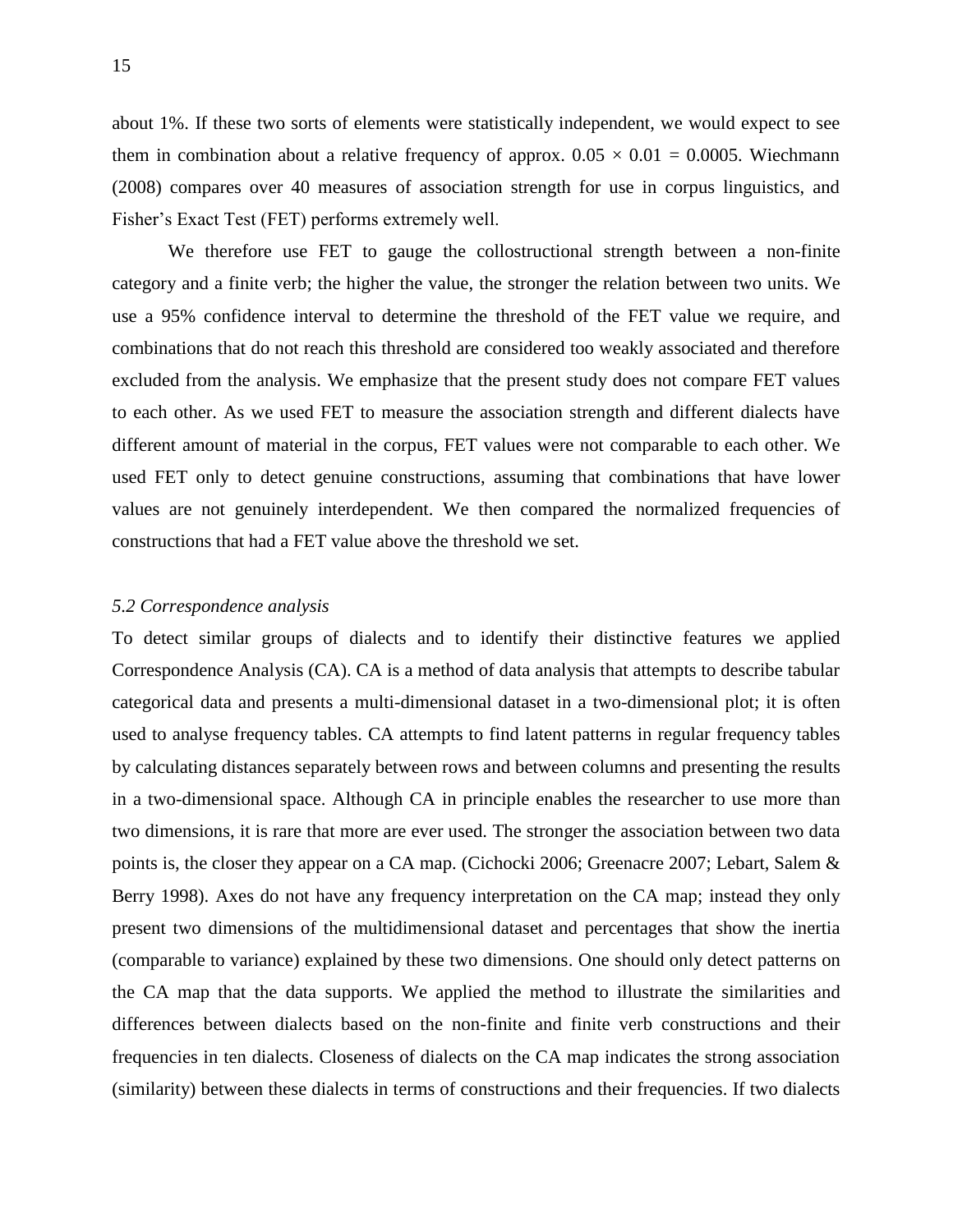use similar constructions and also these constructions have similar frequencies these two dialects appear close on the CA map. This enables us to see which groups dialects form and to determine whether they are similar to the traditional dialect classification or, alternatively, whether there are any differences. Dialects are interpreted as similar if the same constructions appear in them, and constructions are interpreted as similar when they tend to appear in the same dialects.

#### *5.3 Strength of Signal*

To measure the consistency of the frequency table and the strength of the geographical signal in the data, Cronbach's Alpha was calculated (Cronbach 1951). Cronbach's Alpha is a consistency measure that shows whether the number of analysed items is sufficient for getting consistent results. Its value ranges from 0 to  $1$  – the higher the value more reliability the dataset is. The generally accepted threshold is 0.7.

Local incoherence was calculated to measure the lack of coherence in data. The smaller the measure, the more coherent dataset is (Nerbonne & Kleiweg 2007). For calculating Cronbach's Alpha and Local incoherence a *Gabmap* software package developed at the University of Groningen was used (Nerbonne *et al.* 2011).

#### **6. Analysis of the Constructions Observed in the Data**

This section presents an analysis of the data in two different ways. First, we will give an overview of the analysis based only on the normalized text frequencies of finite verb lemma and non-finite verb form combinations, assuming that if these two forms co-occur in the same clause, they form a construction. The second analysis takes into account the results of the collostructional analysis with FET as the measure of association strength.

#### *6.1 Analysis of constructions based on the normalized frequencies*

Conducting the analyses based only on normalized  $V_{fin}$  + Non-Fin pair frequencies was encouraging as the quality measures Cronbach's Alpha 0.85 and Local incoherence 0.16 were promising.

To explore the differences between different dialects in terms of finite lemma and nonfinite verb constructions, frequency counts for different combinations were extracted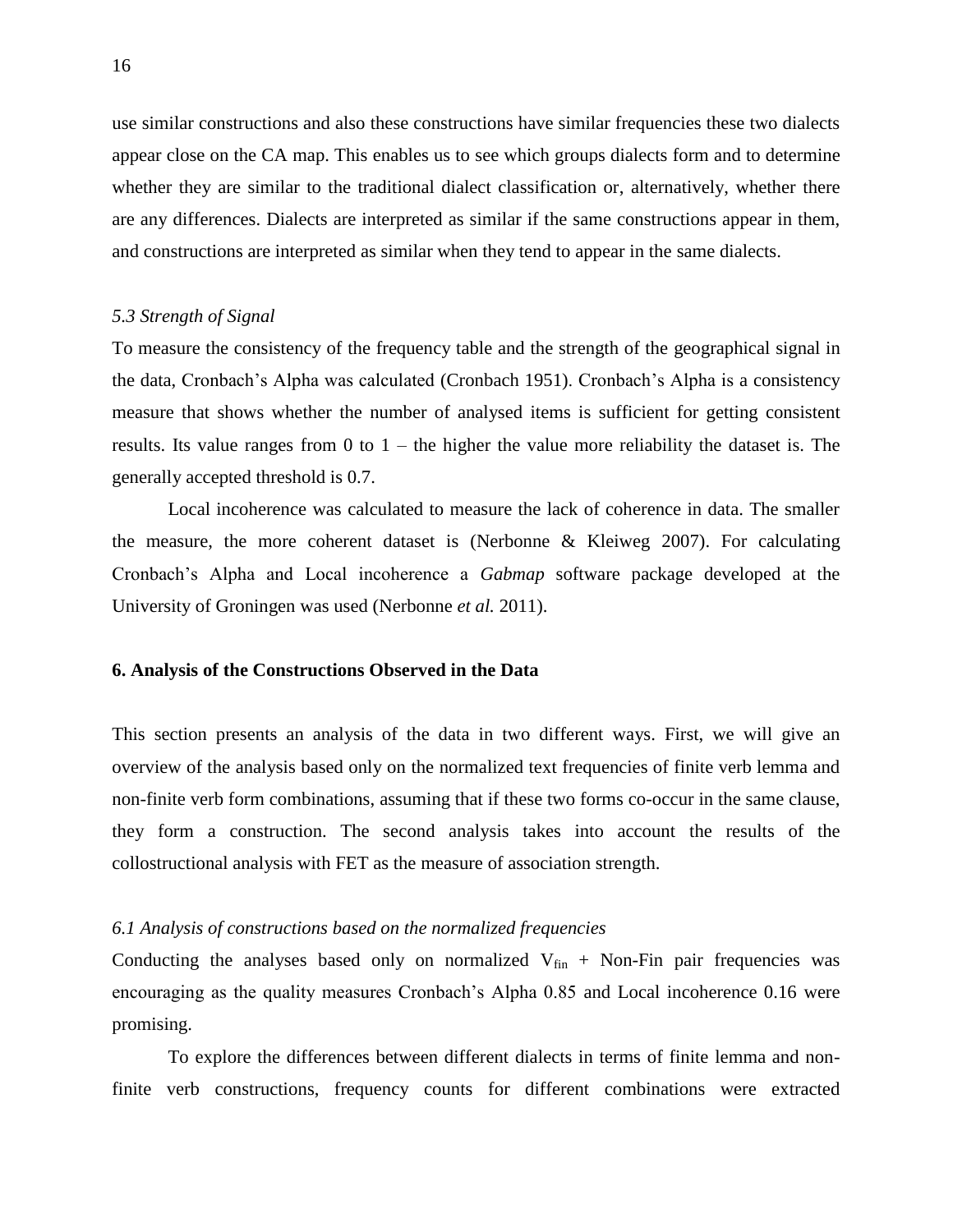automatically from the corpus. All the combinations with raw frequency less than three were excluded from the analysis. In order to make frequencies in different dialects comparable – as there are different amounts of material available for different dialects in CED – some normalization was needed. Therefore all the frequencies were normalized based on the average corpus size (61 312 words). For instance, the construction 2INF + *minema* 'to go' occurred 39 times in the eastern dialect. The size of the whole eastern part of the CED was 43 965 running words. After normalization there were, for example, 39 occurrences of 2INF + *minema* in eastern dialect, resulting in the normalized frequency of  $54 = 39$  x 61312/43965. After removing low frequency (<3) combinations, the list contained 120 different types of potential constructions.

An advantage of this approach is that it enables us to include more potential constructions in analysis; a disadvantage that it also includes a lot of noise. This noise is mainly produced by the fact that the parser does not set clause boundaries perfectly. The accuracy of the parser is quite good: only  $0.4\%$  of clause boundaries were mis-detected (Lindström & Müürisep 2009; Müürisep 2011, personal communication), but the accuracy of the parser is also dependent on the dialect and the nature of the text. Sometimes finite and non-finite pairs crossing clause boundaries are mis-detected, which results in the inclusion of non-constructions. The problem is more serious with frequent verbs and frequent non-finite forms, for instance passive and active past participles. Defining a clause in a spoken language is not an easy task, as there are lot of repetitions and corrections, all of which can cause the overdetection of constructions.

Figure 2 illustrates the results of CA applied to this data table. The dialects are presented in capitals and coloured green and the constructions are in lower case. The further the items are from each other in the scatterplot, the more different they are. The *x*- and *y*-axes show proportions of inertia (explained variance) explained by the first two dimensions. The South-Estonian dialect group (Mulgi, Tartu, Seto, Võru) shows considerably more variation than the northern one. The *y*-axis dimension suggests one group containing Võru, Tartu, Eastern, Northeastern and Seto dialects and the other one consisting of Mid, Insular, Coastal, Western and Mulgi dialects. The *x*-axis dimension distinguishes Mid, Insular, Coastal, Western, Northeastern, Seto and then Eastern, Võru, Tartu, Mulgi dialects. Two of the groups are clearly visible: a lower left quadrant consisting of the Mid, Western, Insular and Coastal dialect and an upper right quadrant containing the Eastern, Tartu and Võru dialects. Mulgi, Seto and Northeastern dialects do not form natural classes.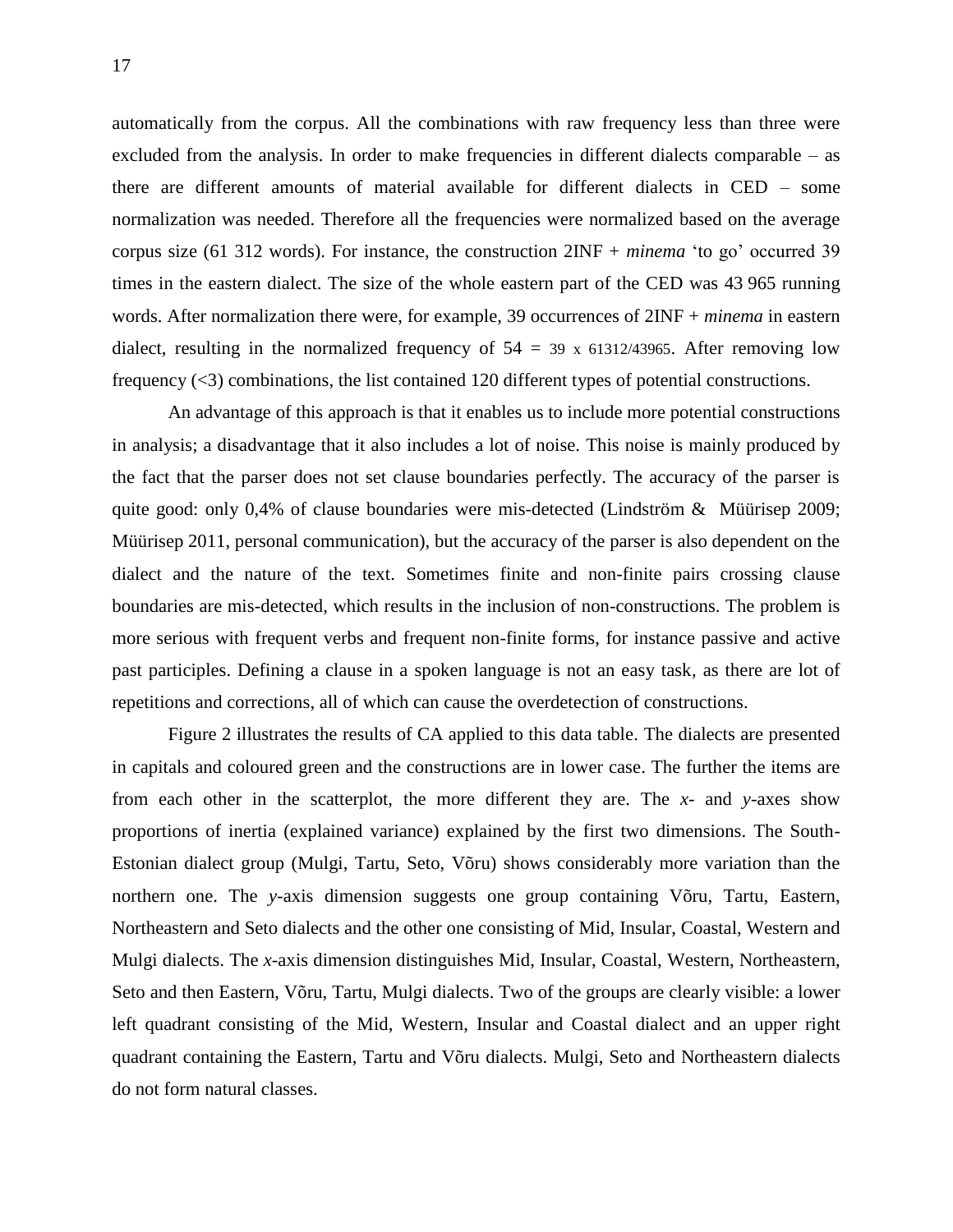There seems to be a big difference between Mulgi and Seto dialects; both also differ from Tartu and Võru, but in different ways. The difference between Seto and Võru is surprising as they are considered to be the same in most dialect classifications (Pajusalu *et al.* 2009).

One has to keep in mind that the interpretation of distances between the sites and constructional items is not as straightforward as comparing the sites and constructions separately. The CA graphs sites and constructions separately and just superimposes the one graph on the other. The proximity of sites and constructions items is an approximation. For instance, the constructions *ma\_heitma* (2INF + 'to bed down') and *inf*\_*jõudma* (1INF + 'to manage') are more characteristic of Võru, Tartu and Eastern dialects.

#### *6.2 Analysis Based on the Normalized Frequencies and FET Values*

The second analysis takes into account the association strength scores, namely the p-values from Fisher's exact test (FET), which are regarded as indications of the constructional strength between a non-finite verb's morphological category and a finite verb lemma.

The procedure for that analysis begins just as the previous ones: all the two category combinations were generated. We experimented with three measures: Odds-ratio, Fisher's exact test (FET) and additionally Minimum Sensitivity (Pedersen, Bruce 1996; Wiechmann 2008). Finally FET was chosen because it performed well on all ten dialects, because it is especially suitable for working with language data (Pedersen 1996), and because it has been applied and found to be suitable in constructional studies (Stefanowitsch & Gries 2003; Gries & Stefanowitsch 2004). FET values were calculated based on the raw frequencies and normalization was done after the extraction of constructions with the high association score.

FET was applied as follows:

- 1) Separately for all 10 dialects, we calculated FET p-values for all the non-finite verb form and finite verb lemma combinations. As a result, we got 10 different lists of constructions ordered according to their collostructional strength, i.e FET values computed by *Coll.analysis 3.2.* program (Gries 2007).
- 2) We set the threshold to the collostructional strength on the significance level of  $p <$ .05. Combinations that did not fulfil this criterion were excluded.
- 3) From here on we did not use FET values in our analysis anymore. We analysed only the constructions and their normalized frequencies, i.e. the frequencies of the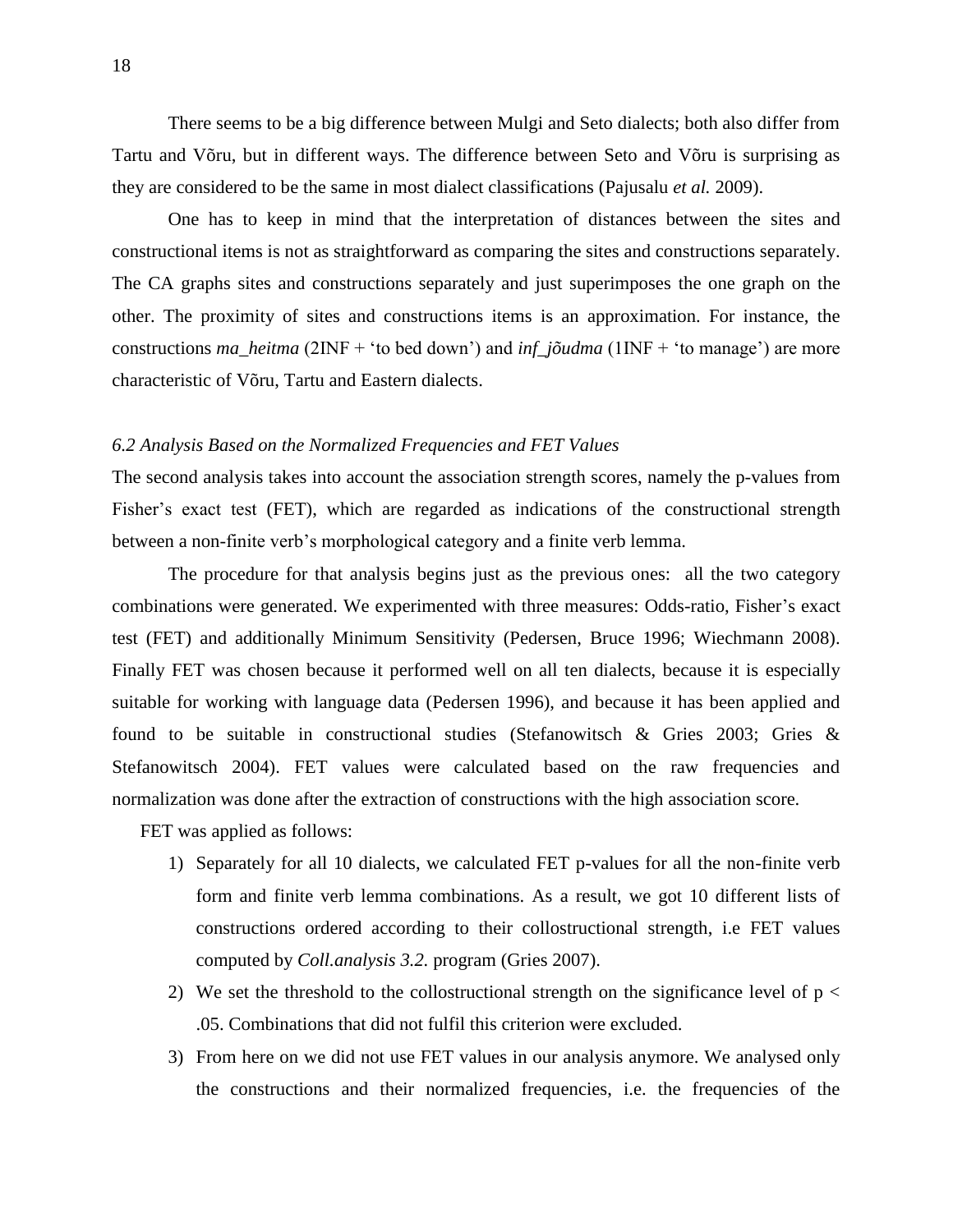constructions that satisfied the requirements of a significance level of  $p < .05$  and raw frequency greater than 3.

- 4) At this point we have (normalized) frequency tables of different constructions for every dialect (low frequency combinations and less significant combinations both removed).
- 5) We compare only the constructions and their frequencies in different dialects, e.g. what are low- and high-frequency constructions in different dialects. Which constructions are present in some dialects and not in others?

We took the FET p-value as an indicator, because it helps to remove some noise from the data, e.g. high raw-frequency combinations consisting of high frequency verbs and forms. It provides also more evidence for claiming that certain combinations are constructions and others are not. The final list included the 57 different types of constructions

The advantage of this approach is that it reduces the noise in the data, but it also excludes some potential constructions, i.e., those that fail to reach the threshold for association scores. Association measures take into account category and verb frequencies separately, which is definitely a considerable advantage over not using association strength. Cronbach's Alpha for this dataset was 0.75 and Local incoherence 0.15.

Again correspondence analysis was conducted and Figure 3 presents the results. Here the differences within the southern group remain. But interestingly clear clusters form between the eastern and western dialects along the second dimension (y-axis). The total inertia also increases with this analysis, which indicates a stronger relationship between sites and constructions. It is remarkable that northern and southern dialects do not form clear clusters. East and North-East dialects, traditionally classified as belonging to the northern group, seem to be closer to southern dialects in their constructional nature.

Just as we saw in the first analysis, bare frequencies yield some geographical patterns on the basis of the constructional variation, but the results are not very clear due to the amount of noise in the data. Including association strength measures reduces the noise in the data and makes geographical patterns more visible. So we may conclude that using only bare frequencies gives us a lot of information about constructional variation, but incorporating association measures definitely clarifies these tendencies further (although at the cost of some loss of information as we shall see in Section 7).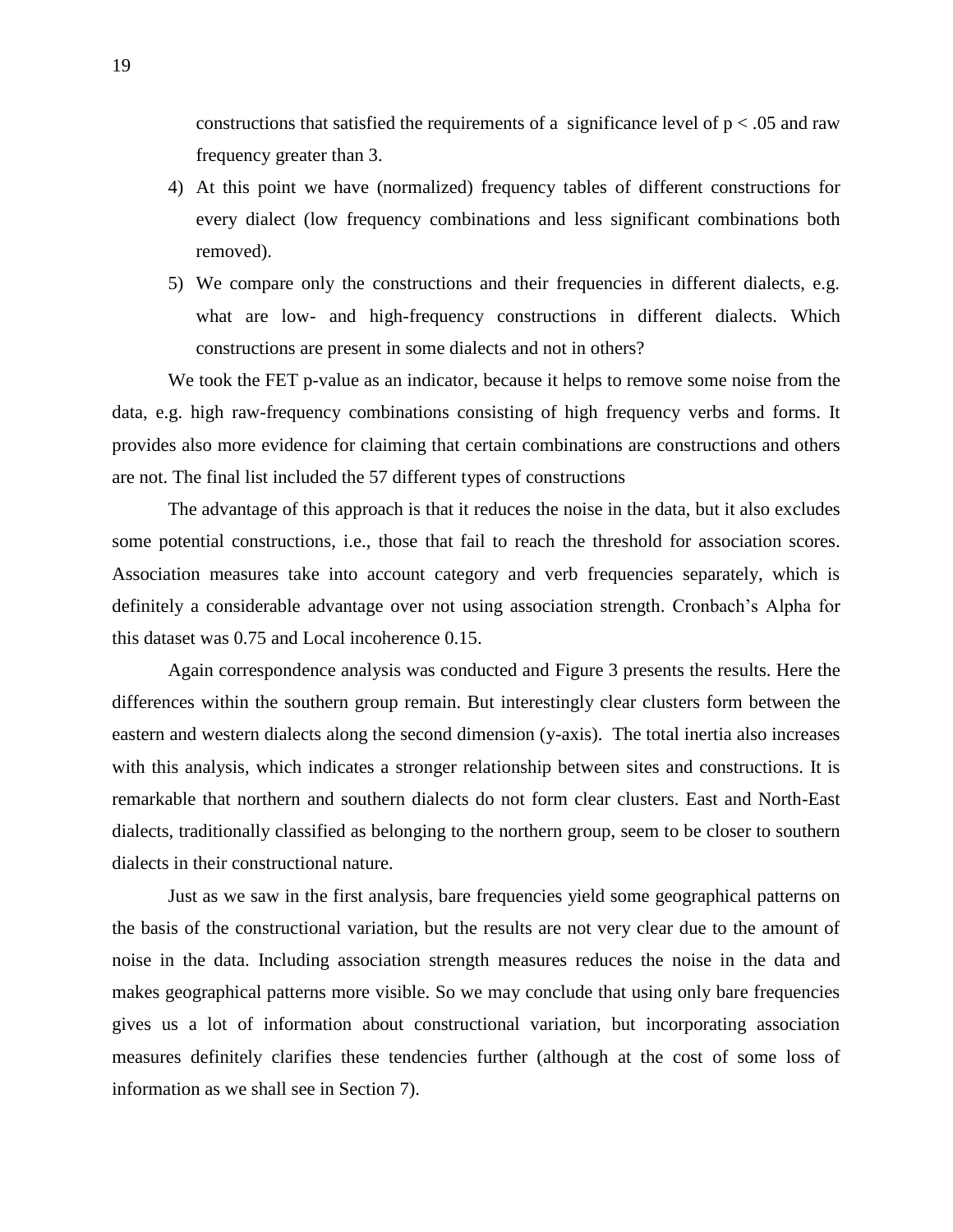#### *6.3 Clustering*

To examine the differences between eastern and western dialects from another perspective, the clustering techniques available in the *Gabmap* software package were applied (Nerbonne *et al*. 2011). The analysis aims to explore the eastern and western differences further. Both dataset preparations – bare normalized frequencies and filtered by FET – were analysed. The aim of the analysis was to test whether clustering also recognizes different eastern and western dialect groups.

We applied a fuzzy clustering method (Nerbonne *et al.* 2008), which adds various amounts of random noise to the distance matrix as it re-clusters. The probabilistic dendrograms in Figures 4 and 5 illustrate the results. Clusters that appear many times are particularly stable ones. The percentages on the dendrogram show how many times clusters appeared during the noisy iteration process. We may be confident of clusters that have been detected 100 times (100%), while clusters detected infrequently may be artefacts of the analysis.

The two dendrograms present quite similar results. Dendrograms clearly distinguish eastern and western dialects: Insular, Mid and Western dialects are included in one cluster and rest of the dialects in another. The division within the eastern dialects is not clear, but it still provides interesting results. In the first dendrogram (taking account the FET values) the Eastern, Võru and Tartu dialects quite clearly form a cluster. The Eastern dialect is traditionally included with the northern dialect group, which should be more similar to Mid, Insular and Western dialects than to the South-Estonian group. The second dendrogram (using only bare frequencies) groups together Eastern, Seto, Võru and Coastal dialects quite strongly together. Similar results were provided by all the other clustering techniques available in *Gabmap*.

Both clustering results associate Eastern, Coastal and North-Eastern dialects more strongly with the southern dialect group, i.e. the dialects form clear East-West groups, which is different from the traditional dialect classifications where the stronger distinction is made between the North and South.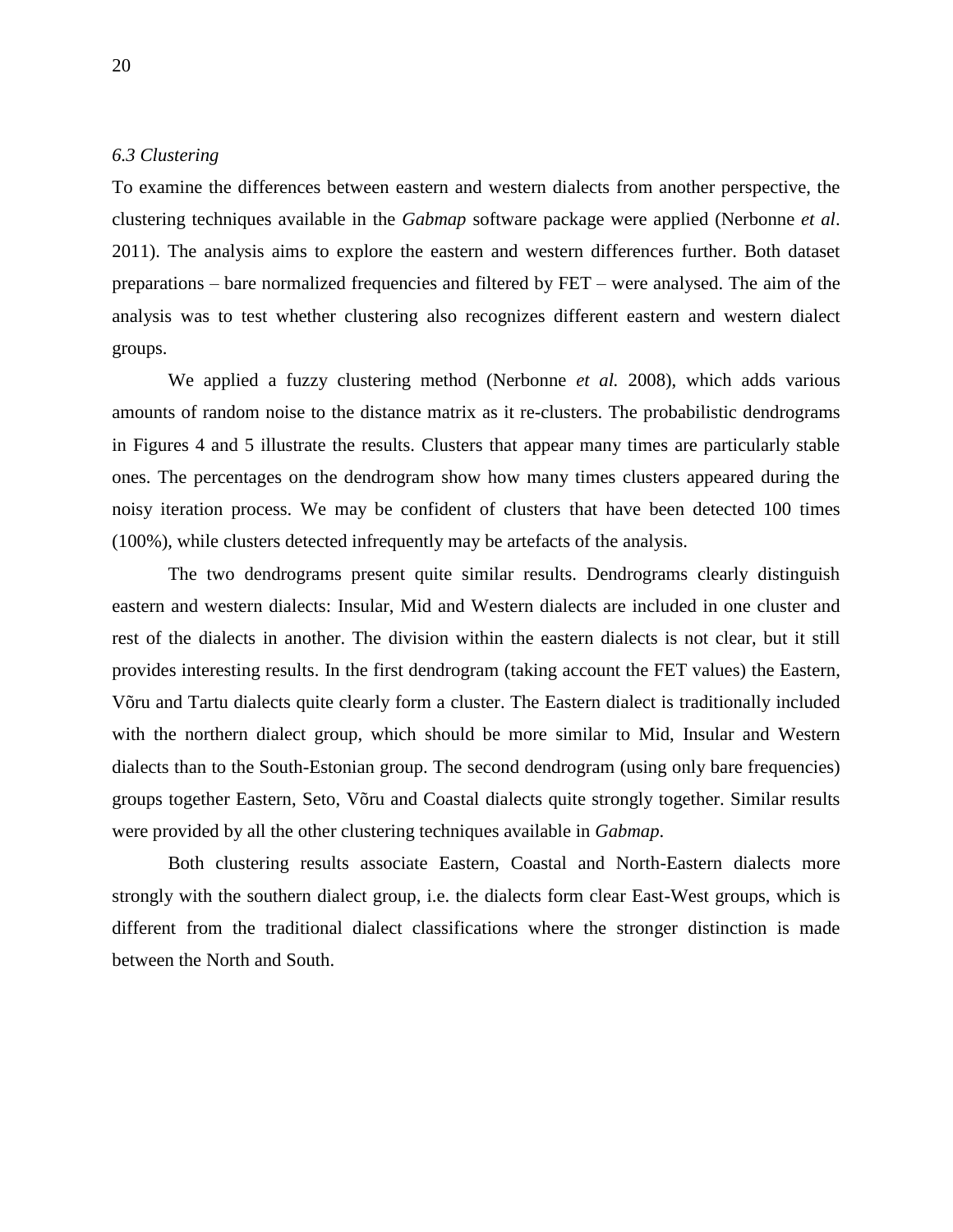#### **7. Differences between Eastern and Western Dialects**

Our two analyses confirm that there are strong differences between the eastern and western dialects. The present section explores these differences in more detail. In order to analyse the differences between East and West we divided dialects into two groups, where the eastern dialects included Eastern, Mulgi, Northeastern, Seto, Tartu and Võru dialects (based on a total of almost 237,700 words), and the western group consisted of the Coastal, Insular, Mid and Western dialects (based on a total a bit over 375,000 words). The classification was made based on both CA and fuzzy clustering analyses results. As the results were not the same in all analyses, we also took into account previous dialect classifications and a previous study on a similar topic (Uiboaed 2010). We relied more on the results of CA and previous classifications and did not make final judgments based solely on the clustering results as they were not always clear. For instance, in the Figures 4 and 5 the Coastal dialect is included in the Eastern group, but CA results (Figures 2 and 3) clearly place the Coastal dialect in the same group as the Insular, Mid and Western dialects. As clustering results do not give a very stable signal about the Coastal dialects, we decided to include the coastal dialects in the Western group based on the very clear CA results. We formed these two groups based only on our statistical analyses, and we shall now continue with qualitative linguistic analyses to explore which constructions are responsible for the division proposed by statistical analyses.

The following section briefly presents some constructions that distinguished the eastern and western dialects especially well. If some non-finite forms do not appear in the list, it means that there are no considerable differences between eastern and western dialects, or that there were too few cases for drawing conclusions. We present only some of the meanings of these constructions and do not consider our survey or our discussion to be exhaustive. The same finite and non-finite pair may have several meanings or functions, but we only present the most common ones found in our data. The exploration of the linguistic nuances of each construction must remain a goal for future work. Conclusions are drawn based on both the FET-based and the normalized frequency analyses. We also point out some differences between these two analyses.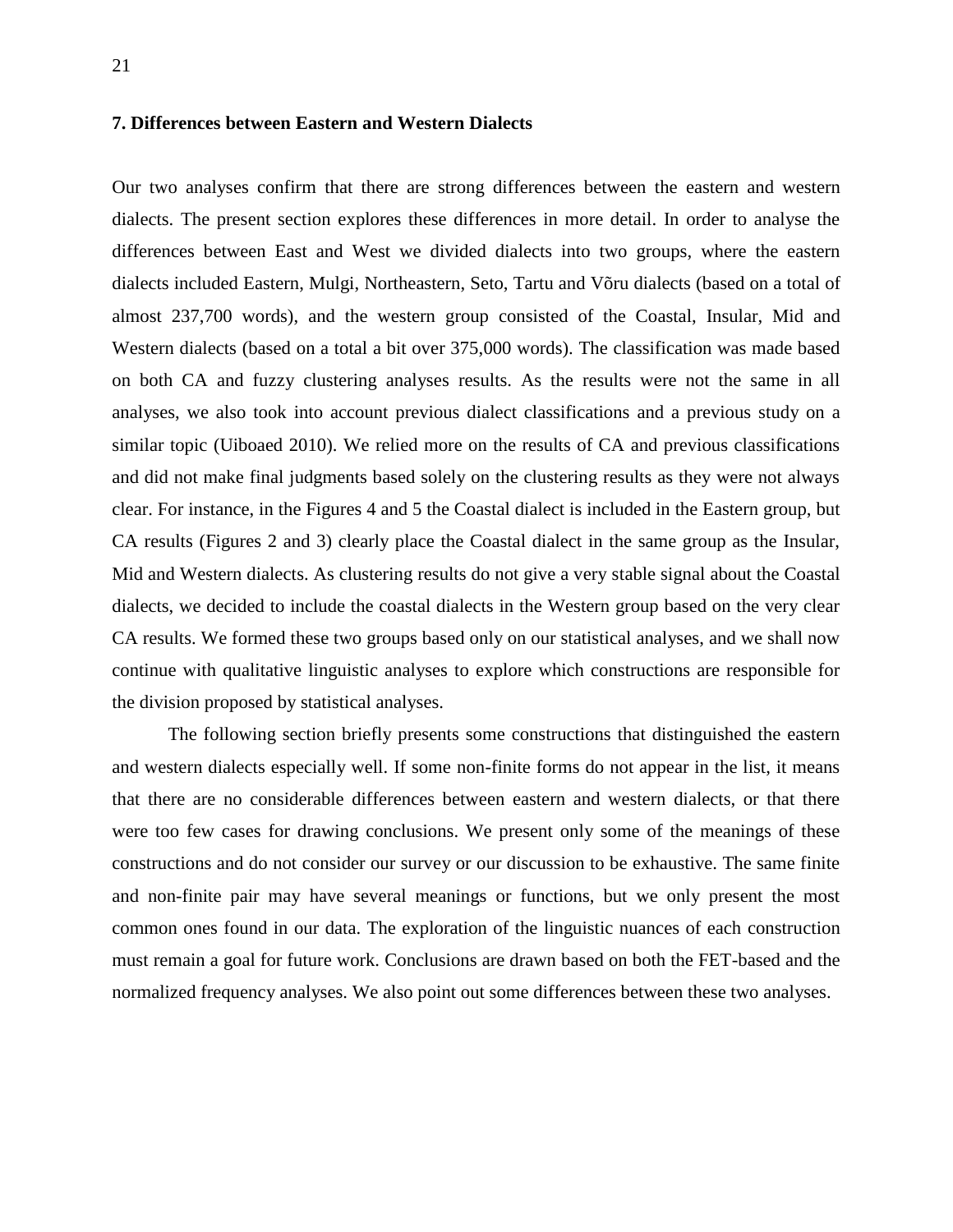### *7.1 General differences<sup>5</sup>*

The biggest difference was the overall frequency of construction usage; western dialects use considerably more  $V_{fin}$  + Non-Fin constructions. Raw frequency analysis turned up 8542 occurrences of constructions from the western and 5758 from the eastern dialects (FET analysis 6559 and 5056 respectively). <sup>6</sup> This also confirms the result of Uiboaed (2010), which revealed that eastern dialects used fewer particle verbs, i.e. were less periphrastic in that respect. Our results indicate the same; western dialects tend to use analytic expressions more (than the eastern varieties); the frequencies of single constructions are also mostly higher in the western group. The exploration of linguistic nuances of each construction is future work.

#### *7.2 Constructional Differences*

The tables 4 and 5 present finite verb and non-finite morphological category pairs and some central meanings that these forms can carry. We present the constructions that are more common in both groups. Categorization under eastern or western does not mean that this construction can not appear in the other group. We present only some constructions and their central meanings that were more common to the western group and others more common to the eastern group. The first column presents the form (non-finite morphological category and finite verb occurring with that); the second column presents some central meanings of these constructions and we also present some examples which are indicated in the brackets with meanings. Numbers in the brackets refer to examples presenting this type of use of the construction.

 $\overline{a}$ 

<sup>&</sup>lt;sup>5</sup> To facilitate reading examples are standardized and transcription symbols have been removed from here on, as these symbols carry only the pronunciation information, which is not relevant here. Every example includes the notation whether it belongs to the eastern or the western group, e.g. W-MID, E-SET. Abbreviations are presented in the appendix.

<sup>&</sup>lt;sup>6</sup> These are normalized frequencies of two groups. Note that these number differ from those presented in previous sections due to the different bases of normalization.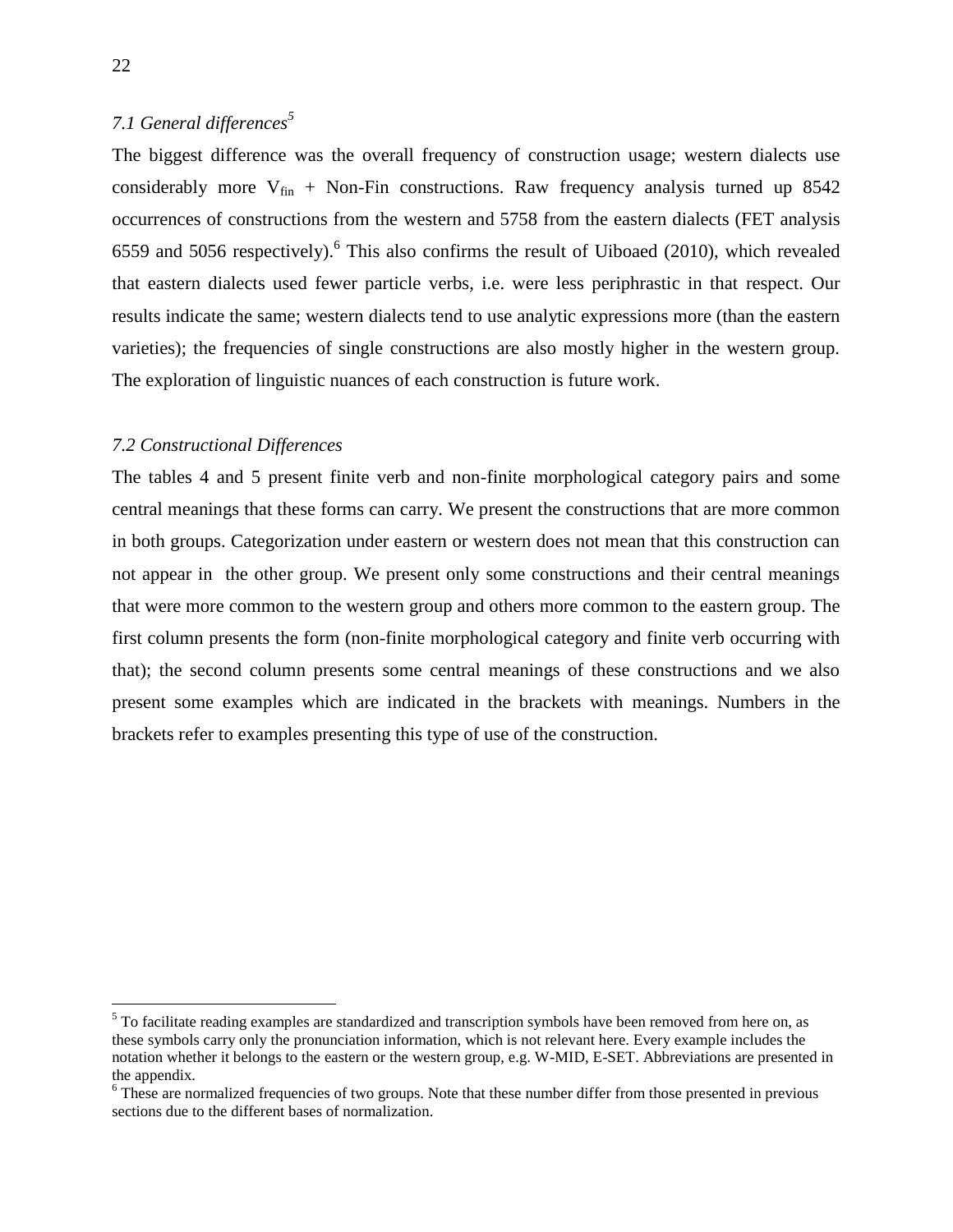| WESTERN                                | some central meanings                                                                                   |
|----------------------------------------|---------------------------------------------------------------------------------------------------------|
| $1INF + tohtima 'can, may'$            | modality $(11)$                                                                                         |
| $1INF + v\tilde{o}ima$ 'can'           | modality $(12)$                                                                                         |
| $1INF + \tau \times \mathcal{L}$ want' | intention, wish, modality (13)                                                                          |
| $1$ INF + <i>laskma</i> 'let'          | enabling-obligation (Penjam 2008) (14), causative (Kasik 2001)                                          |
| $1$ INF + <i>olema</i> 'be'            | passive, impersonal, modality, semi-fixed mental verb constructions (15)                                |
|                                        |                                                                                                         |
| $2INF + juhtuma$ 'to happen'           | non-volitionality, unintentionality (16)                                                                |
| $2INF + \hbox{hakkama}$ 'to start'     | inchoative (17), future                                                                                 |
| $2INF + ajama'$ to lead, to drive'     | causative (Kasik 2001) (18)                                                                             |
| $2INF + saama$ 'to get, become'        | resultative (19), succeeding, fixed expression with the verb hakkama 'to<br>start' in meaning 'to cope' |
| $2INF + panema$ 'to put'               | causative $(20)$                                                                                        |
| $2INF$ inessive + käima 'to go'        | habitual $(21)$                                                                                         |
|                                        |                                                                                                         |
| PPP + saama 'to get, become'           | passive (22), impersonal, resultative, possessive perfect                                               |
| $PPP + olema$ 'to be'                  | passive (23), impersonal, resultative, possessive perfect (Lindström $\&$<br><b>Tragel 2010)</b>        |

Table 4. Constructions more common in the western group of dialects

| (11) | tema<br>$(s)$ he.GEN | 'children cannot go near him/her'                     | ligi<br>close NEG     | ei               | tohi                   |          | minna<br>can.3PL.NEG go.1INF | children | <i>lapsed</i> (W-MID) |
|------|----------------------|-------------------------------------------------------|-----------------------|------------------|------------------------|----------|------------------------------|----------|-----------------------|
| (12) | aga<br>but.          | siis<br>then<br>'but then one could sing'             | vöis<br>can.SG.PST    |                  | laolda<br>sing.1INF    |          | $(W-INS)$                    |          |                       |
| (13) | sie<br>this.         | tahab<br>'this needs (lit. wants) to be taken care of | want.3SG.PRS care.PRT | uold             |                        | get.1INF | saada (W-COA)                |          |                       |
| (14) | ja<br>and            | mind<br><b>I.PART</b>                                 |                       | ei<br><b>NEG</b> | lastagi<br>$let.1$ INF |          | neile<br>them.ALL            |          |                       |
|      | süija<br>eat.1INF    | 'and they do not let me to get them food'             | viija<br>bring.1INF   |                  | $(W-MID)$              |          |                              |          |                       |
| (15) | aga<br>but           | nüid<br>now                                           | enam<br>anymore       |                  | seda<br>this.PART      |          |                              |          |                       |
|      | vene                 |                                                       | kielt                 |                  |                        | ei       | ole                          |          |                       |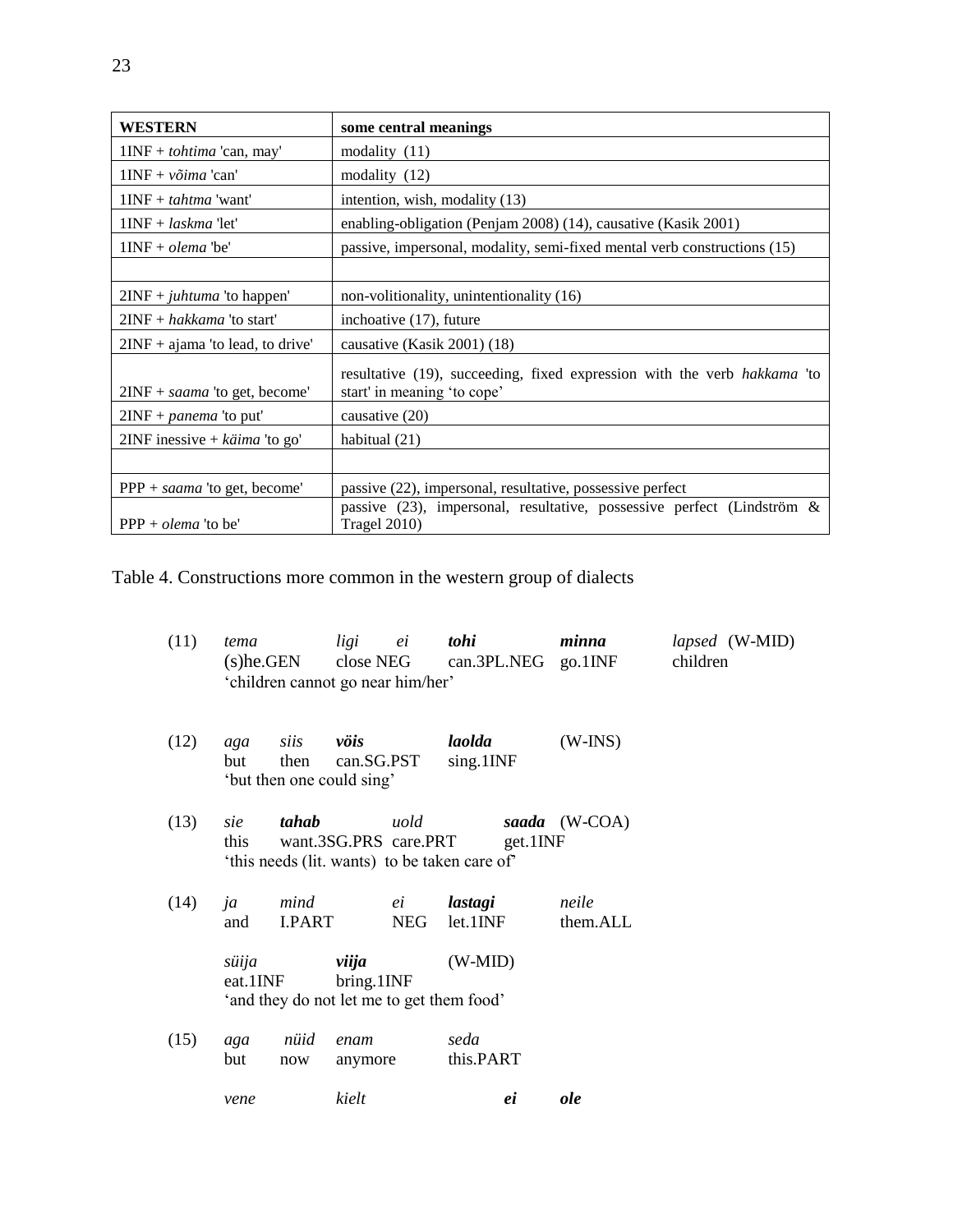Russian.GEN language.PART NEG be.3SG.NEG.PRS

*kuulda nüd* (W-MID) hear.1INF now 'but one cannot hear Russian (here) anymore'

(16) *ma juhtusin vahel natukene* I happen.1.SG.PST sometimes a bit

> *iljemaks jääma* (W-WES) later stay.2INF 'sometimes I happened to be late'

- (17) *tema akkab kohe nutma* (W-COA) (s)he start.3SG.PRS soon cry.2INF '(s)he is about to start crying'
- (18) *aas külmetama inimese* (W-COA) lead.3SG.PST freeze.2INF person.GEN 'it made (lit. led) the person to freeze
- (19) *siis said pulmalesed koeu menema* (W-MID) then get.3PL.PST wedding guests home go.2INF 'then wedding guests were able to start going home'
- (20) *vahõl mõnõ õhta pandi* Sometimes some evening put.IMPS.PST

*tüe seismä* (W-INS) work.GEN stand.2INF 'sometimes, some evening the work was stopped (lit. was put to stand)'

- (21) *vanad inimest käisitte Suomes* old.NOM people go.3.PL.PST Finland.SG.INE *kala püüdamas* (W-COA) fish.SG.PART catch.2INF.INE 'old people went fishing to Finland'
- (22) *mõisnikkud saavad ära kaotud* (W-WES) estate owners.NOM become.3.PL.PRS away lose-PPP 'estate owners are being lost'
- (23) *juussed ollid sedamodi leigetud* (W-INS) hair be.3PL.PST this way cut.PPP 'hair was cut this way'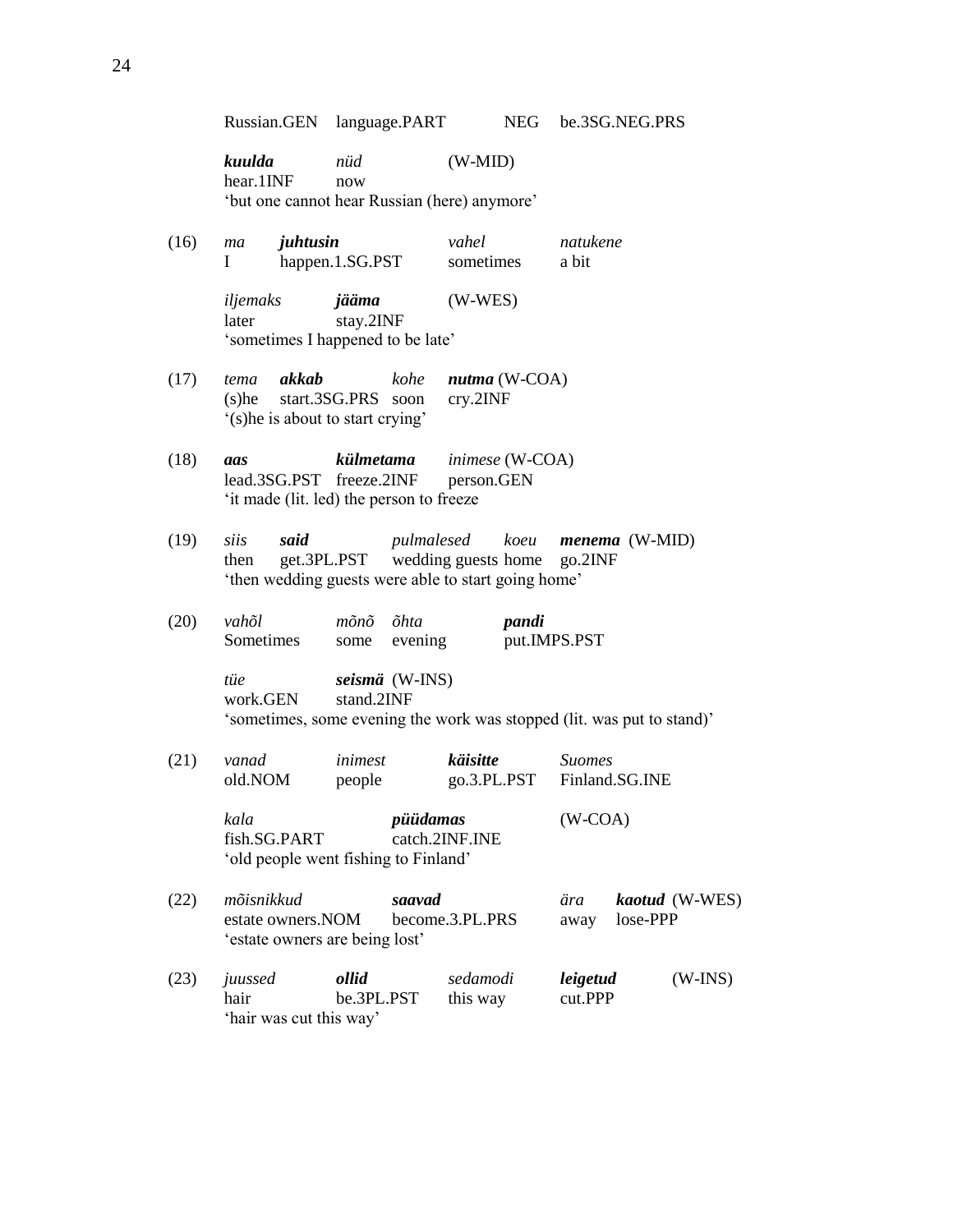| <b>EASTERN</b>                                                   | some central meanings            |
|------------------------------------------------------------------|----------------------------------|
| $1INF + j\tilde{\omega} u dma$ 'to reach, to manage'             | physical and mental ability (24) |
|                                                                  |                                  |
| $2INF + minema$ 'to go'                                          | inchoative $(25)$                |
| $2INF + tulema$ 'to come'                                        | modality, motion $(26)$          |
|                                                                  |                                  |
| $2INF_abessive + j\ddot{\alpha} = i\alpha$ 'to leave, to remain' | negative passive $(27)$          |

Table 5. Constructions more common in the eastern group of dialects

| (24) | kess<br>who                                                                                           | 500<br>this.GEN     |                                                                         | unõnäo                                         | dream.GEN                                                                          | mullõ<br>me.ALL          |  | ärr<br>away |
|------|-------------------------------------------------------------------------------------------------------|---------------------|-------------------------------------------------------------------------|------------------------------------------------|------------------------------------------------------------------------------------|--------------------------|--|-------------|
|      | jõvass                                                                                                | manage.3SG.PRS.COND |                                                                         |                                                | juudustada<br>tell.1INF<br>'who would manage to explain (lit. tell) me that dream' |                          |  | $(E-SET)$   |
| (25) | nä<br>they                                                                                            | lätsivä             | go.3PL.PST                                                              | sinnä<br>there                                 | rahha<br>money.PART                                                                |                          |  |             |
|      | tiinmä<br>earn.2INF                                                                                   |                     | kauplõmma<br>trade.2INF<br>'they went there to earn money and to trade' |                                                | $(E-SET)$                                                                          |                          |  |             |
| (26) | tull<br>vanamiis<br>old man. NOM come. 3SG. PST with pleasure<br>'old man came to play with pleasure' |                     |                                                                         | hää meelegä <b>mängmä</b> (E-VOR)<br>play.2INF |                                                                                    |                          |  |             |
| (27) | mu<br>my                                                                                              | silm<br>eye         | jäi                                                                     |                                                | remain.3SG.PST<br>'I didn't see (that) / my eyes remained without seeing (that)'   | nägemädä<br>see.2INF.ABE |  | $(E-VOR)$   |

As mentioned above, this list is not exhaustive, and there is still more to discover about these constructions' meanings. The following discussion points out some differences between two analyses – the normalized frequency analysis and the FET-filtered analysis.

The modal verb *saama* 'get, become' and 1INF construction was more frequent in the western group when we count only its frequency. When we filtered the collostructions by requiring a definite strength of association, its importance rose slightly in the eastern group, which means that the construction was not extracted in some of the western dialects, so that it appears to be more strongly associated in the eastern group. Qualitative analysis showed that the construction is present in all dialects and is quite common in both groups. It is a very polysemous construction usually carrying impersonal, passive and modal meanings. It can also form some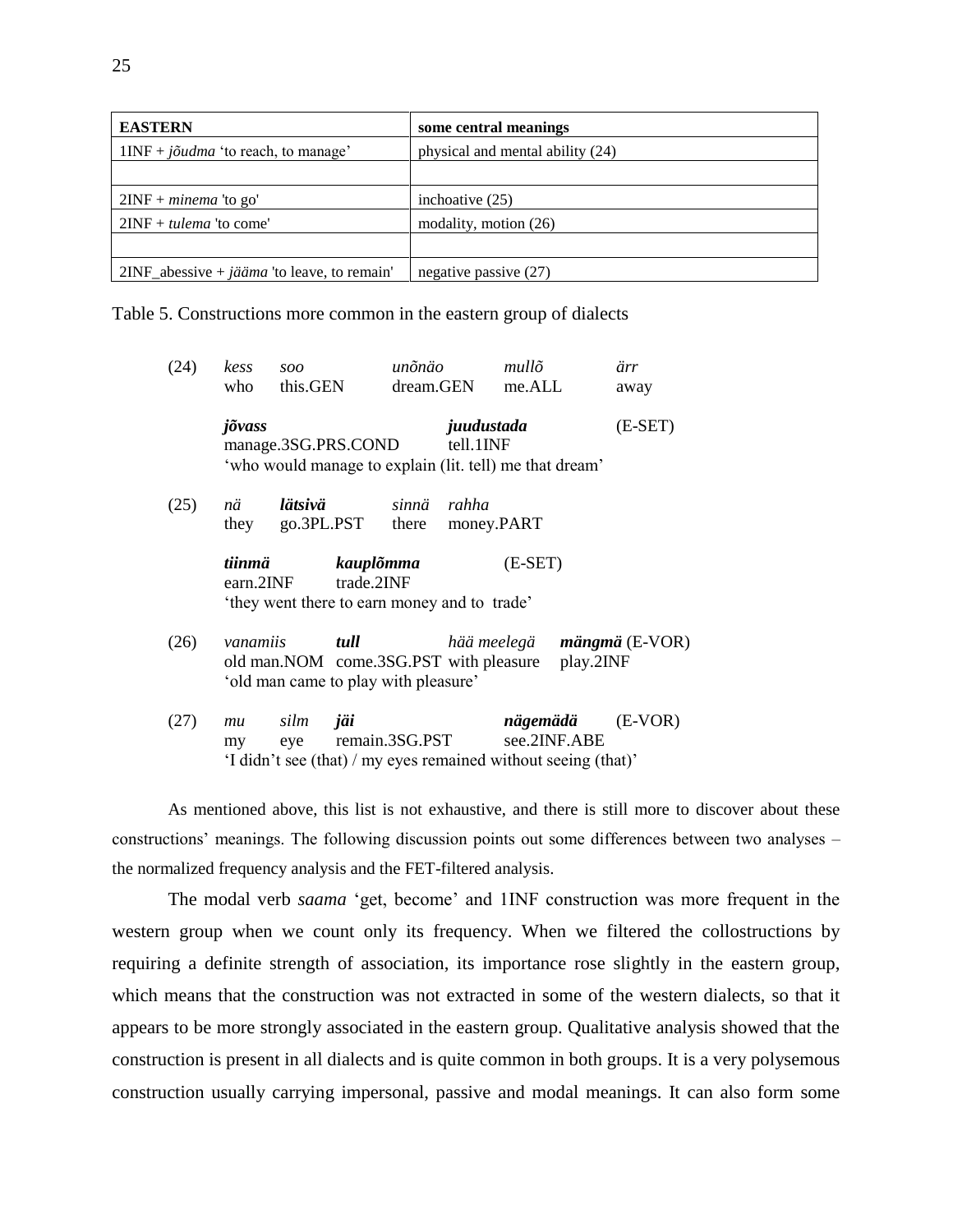fixed expressions and some semi-fixed expressions with certain mental verbs (*to hear, to see*, *to feel*).

1INF + *olema* 'to be' in (15) was not detected in any of dialects when we applied collostructional analysis. Qualitative analysis showed that the construction exists in both dialect groups and that it is more common in the western one.

2INF + *saama* 'get, become' (19) was another construction not detected by the association strength measure. Qualitative analysis showed that the construction is present in all dialects, but has a very low frequency. It still seems to be more common in the western group.

2INF in the inessive case and *olema* 'to be' can carry progressive or proximative meaning ( Erelt & Metslang 2009; Metslang 1993a; Metslang 1993b), and the construction is more common in the eastern group but was not detected at all on the basis of collostructional analyses. The same applies to the 2INF in abessive case and *jääma* 'to stay, remain' in (27).

As we see from the tables 4 and 5 there are only a few constructions more common to the eastern group. That means that this group uses morphological means to express the same meanings. Alternatively they may turn to light verb constructions (Muischnek 2006), which were beyond the scope of that study.

The reason why syntactic variation divides mainly along an eastern vs. western dividing line (instead of the traditional line dividing the North and South) remains unclear thus far. We can assume that it may be based, on the one hand, on the more conservative nature of the eastern dialects which have been in contact with eastern Finnic languages, mainly with Votic (Alvre 2000, Must 1987), and on the other, on the more malleable tendencies in the western dialects which have be eninfluenced by written old Estonian. Estonian in its earlier stages was written mainly by German clergymen, and thus, has been influenced strongly by German (cf. Alvre 2000). In the same line, western dialects, especially Insular dialect, have also had strong contacts with Swedish. Thus, it is reasonable to assume that the overall tendency of preferring analytic verbal constructions in western dialect could be explained with the influence of Germanic languages which may have come directly or via Old Written Estonian.

### **8. Conclusion**

The current paper is the first comprehensive quantitative study of Estonian dialect syntax focusing on the variation of finite and non-finite verb constructions. We conducted the corpus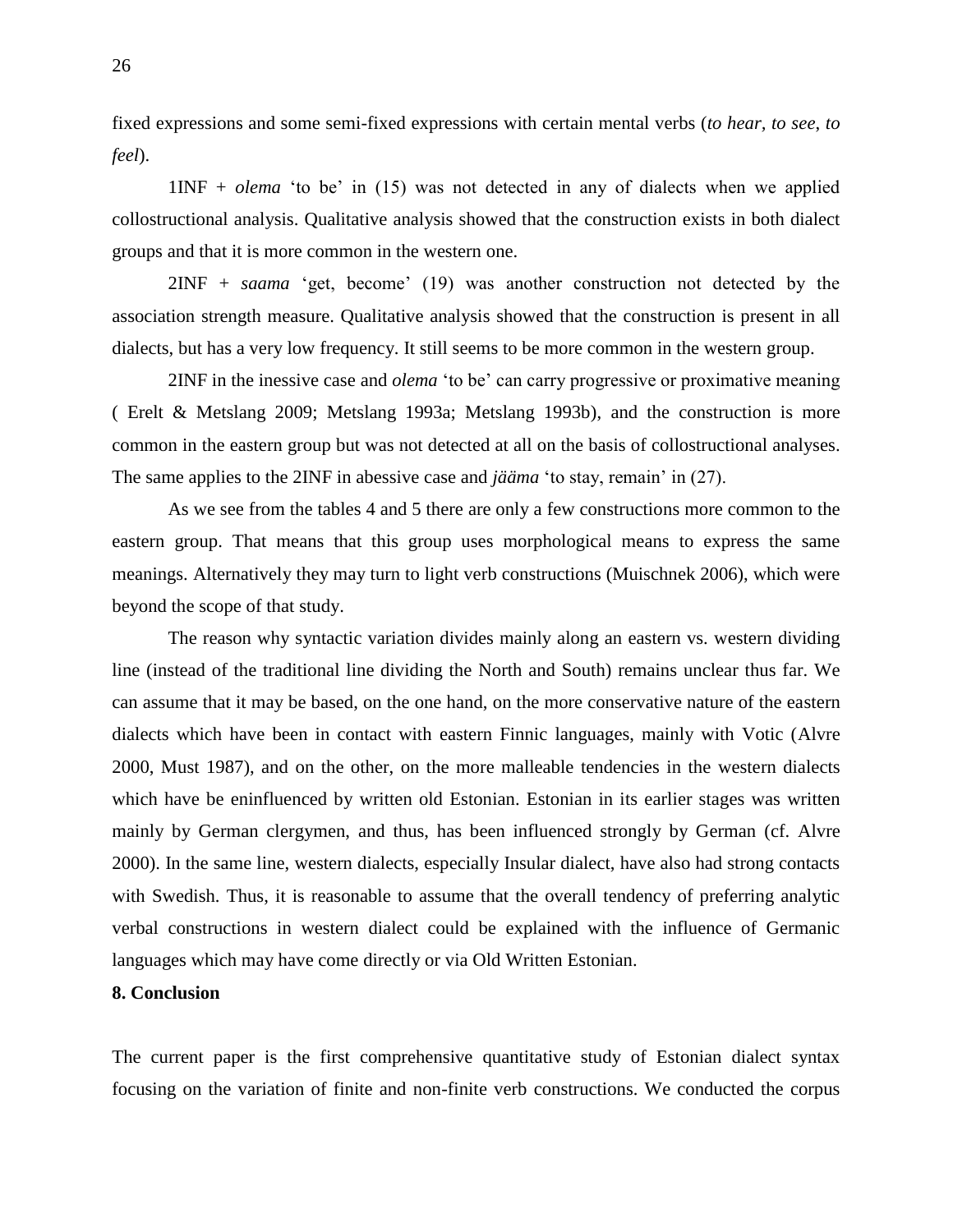study to explore the syntactic differences among ten Estonian dialects. We first automatically extracted potential constructions from the corpus by examining combinations with particular finite verbs and their non-finite verbal complements, recognized by verbal category. We were only interested in the non-finite verb's category, marked morphologically (as infinitive, participle, *etc.*) but not in the lexical identity of the non-finite verb. The morphologically annotated corpus made extracting this kind of information fairly easy. We achieved a precision of 80%, and after removing low frequency (>3) combinations 92% for this extraction process.

We conducted two analyses. First we only considered the normalized frequencies of the combinations of non-finite category and finite verb lexeme which co-occurred in the same clause. We assumed that if these two co-occur in the same clause they thereby constitute (an instance of) the construction. In the second analysis we first performed Fisher's exact test to calculate the association strength between the lexically specific finite verb and the non-finite category it governs. Association measures also take into account the frequencies of each potential construction and the frequencies of all non-finite categories and their finite governing verbs separately. This provides more evidence for claiming that some combinations are genuine constructions, eliminating others due to the lack of statistical evidence. Our results revealed that just using bare frequencies gives quite reliable information about the constructions and their geographical variation. Including association measures considerably reduced the noise in the data, which is, however, accompanied by a certain amount of loss of information. In some dialects quite frequent constructions did not meet statistical standards when we examined association strength.

In order to detect geographical patterns of dialects based on their constructional nature we applied Correspondence Analysis (CA) and clustering techniques. CA results indicated some distinct differences between eastern and western dialects which clearly differ from the traditional dialect classifications based mostly on phonology, morphology and lexis, where the biggest difference is drawn between the North and South. The western group consisting of Mid, Coastal, Insular and Western dialects was clearly distinguished from the eastern group containing Võru, Tartu and Eastern dialects. North-Eastern and especially Seto and Mulgi varied more within the eastern group. Seto and Mulgi differ considerably from the eastern group, but in a different way. Traditionally these dialects are included in the same group with Võru and Tartu dialects. Seto and Võru are often even considered to be the same dialect, but our syntactic data does not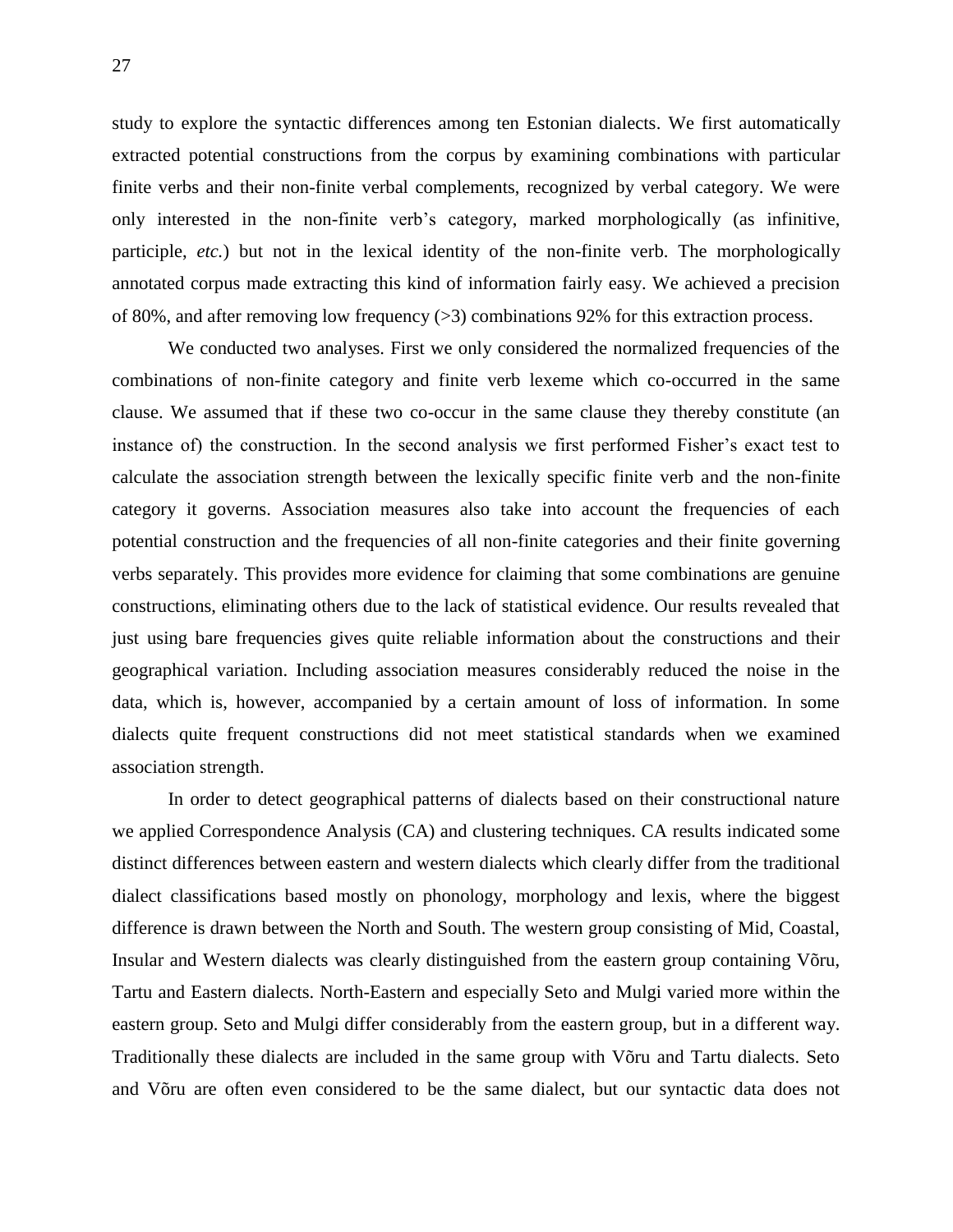confirm that claim. Clustering results were similar to CA results. So our analyses reveal that a syntactic perspective can lead to totally different classification of dialects compared to those based on phonology and lexis.

The radically different division is puzzling if we imagine that the diffusion of linguistic features proceeds along similar paths for all features, regardless of their systemic status (phonology, morphology, lexis, syntaxis). Spruit *et al.* (2009) reported fairly similar distributions of phonological, lexical and syntactic variation in the Netherlands ( $0.5 < r < 0.65$ ). On the other hand, several researchers have speculates that there may be different rates of change in syntactic variables as opposed to phonological ones, and these could and indeed should depress the degree to which they would overlap (Dunn *et al.* 2008; Longobardi & Guardino 2009).

To analyse the constructions in more detail we formed two groups: an eastern group including Seto, Tartu, Võru, Mulgi, the Northeastern and the Eastern dialects and a western group consisting of the Insular, Mid, Western and Coastal dialects. Our hypothesis that the western dialects use more verb constructions was confirmed. The construction frequencies were considerably higher in the western group, which likely means that the eastern dialects use more simple tense forms and morphological means to express same meaning. However, it is not completely clear which means eastern dialects use in order to express the same meanings and exploring that remains for the future research. There were very few verbal collostructions which showed slightly higher frequency in the eastern group. The western group uses considerably more periphrastic tense constructions, also inchoative and passive constructions. We can assume that the eastern group uses simple tense forms and morphological way of expressing or totally different constructions instead. It is also the case that the same constructions potentially have different meanings in different dialects. Whether there are any borders between dialects when we include the semantics of each construction and which kind of different meanings constructions carry in different dialects are interesting questions to be answered in the future research.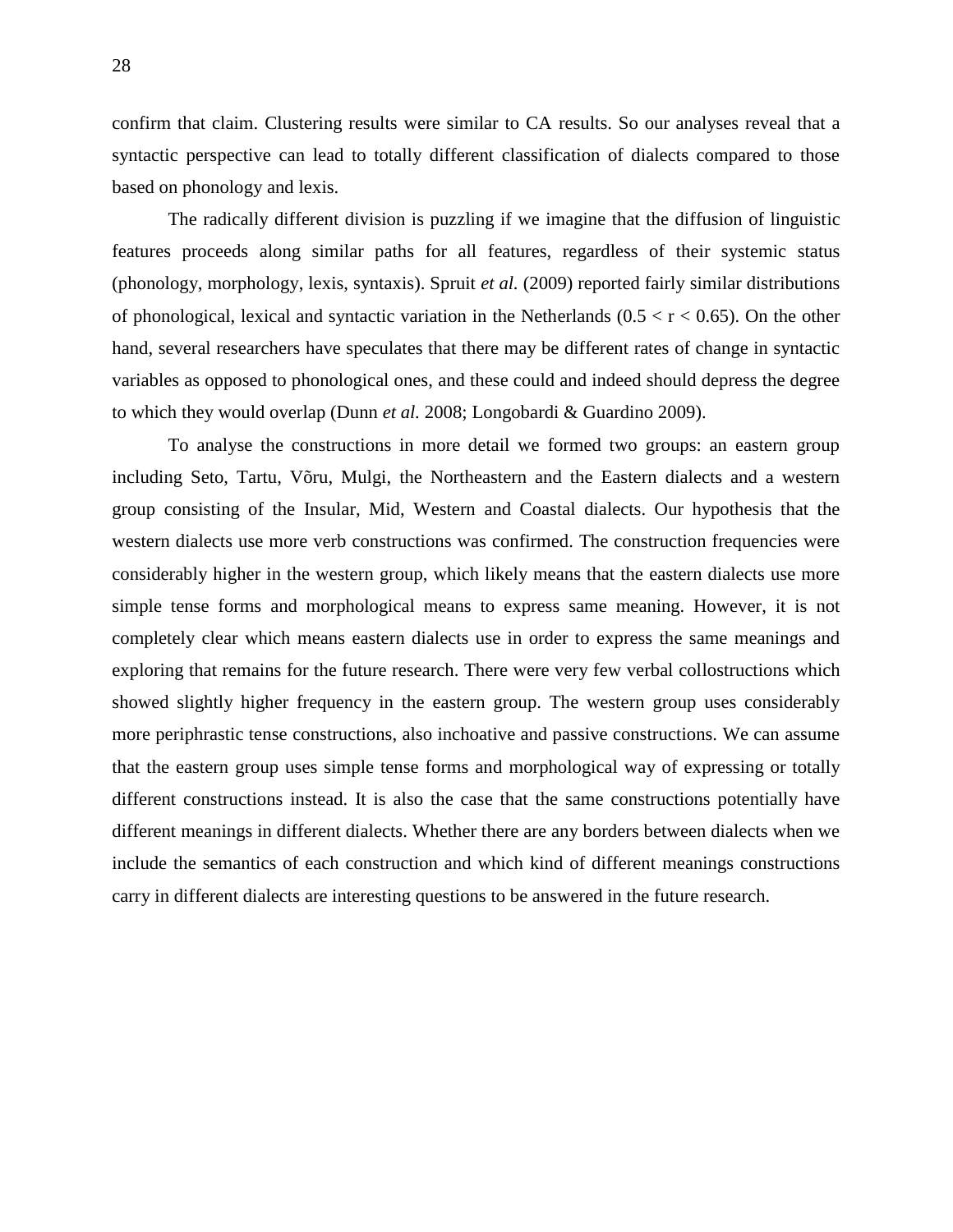

*Figure 2.* CA plot for constructions in different dialects based on normalized frequencies. Dialect codes: COA – Coastal, EAS – Eastern, INS – Insular, MID – Mid, MUL – Mulgi, NOR – Northeastern, SET – Seto, TAR – Tartu, WES – Western, VÕR - Võru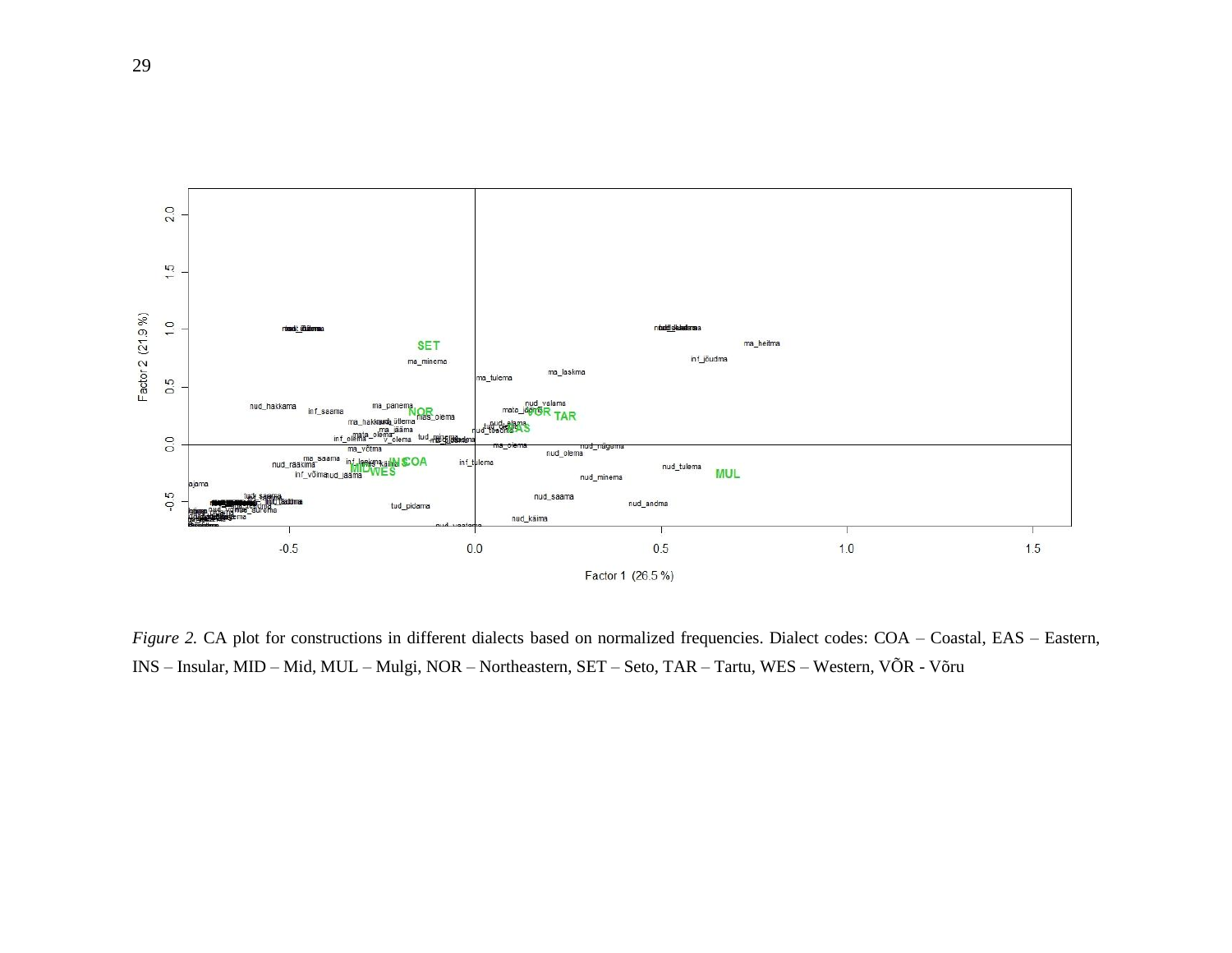

*Figure 3.* CA plot for constructions in different dialects based on normalized frequencies and FET values. Dialect codes: COA – Coastal, EAS – Eastern, INS – Insular, MID – Mid, MUL – Mulgi, NOR – Northeastern, SET – Seto, TAR – Tartu, WES – Western, VÕR - Võru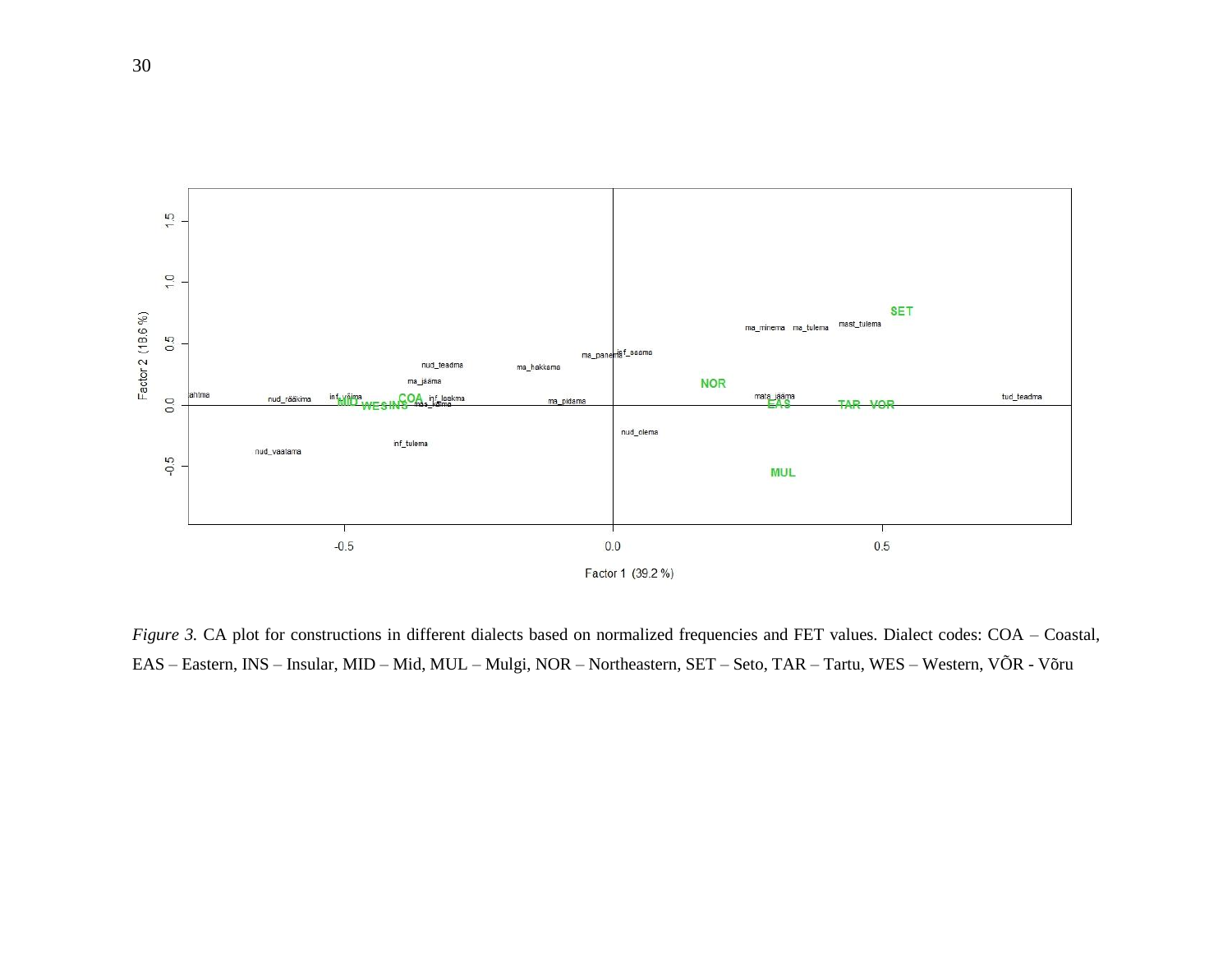

Figure 4. A probabilistic dendrogram clustering dialects based on constructional differences, where only normalized frequency values are considered.



*Figure 5.* A probabilistic dendrogram clustering dialects based on constructional differences, where FET values were required to be significant.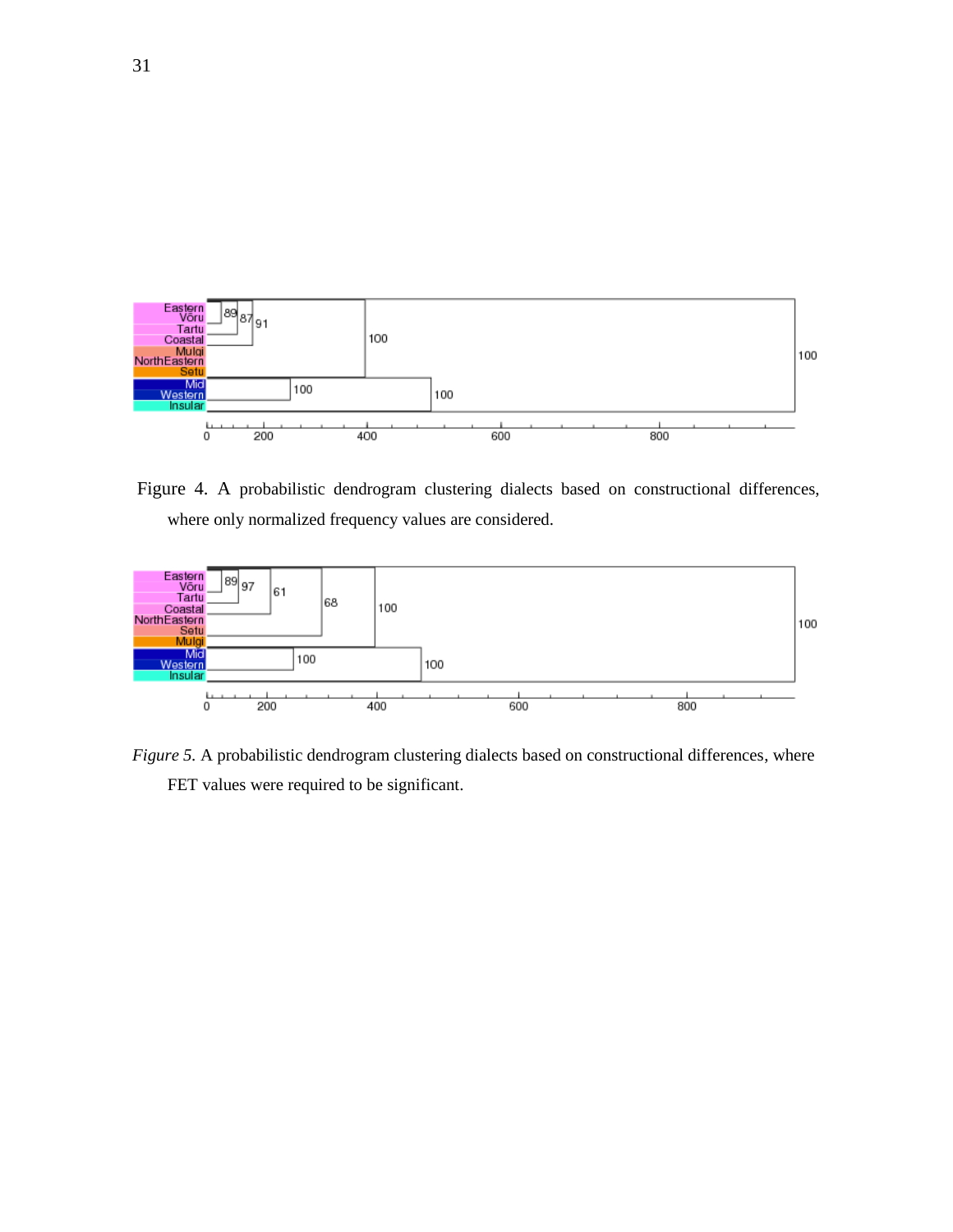# **Abbreviations**

### *Dialect codes*

| <b>COA</b> | Coastal      | <b>SET</b> | Seto                      |
|------------|--------------|------------|---------------------------|
| EAS        | Eastern      | <b>TAR</b> | Tartu                     |
| <b>INS</b> | Insular      | <b>WES</b> | Western                   |
| <b>MID</b> | Mid          | VÕR        | Võru                      |
| MUL        | Mulgi        | W          | western group of dialects |
| <b>NOR</b> | Northeastern | Ε          | eastern group of dialects |

## *Glosses*

| 1INF        | 1. infinitive $(da\text{-}\text{infinite})$ | <b>INE</b> | inessive      |
|-------------|---------------------------------------------|------------|---------------|
| 2INF        | 2. infinitive $(ma$ -infinitive, supine)    | <b>NEG</b> | negation      |
| ABE         | abessive                                    | <b>NOM</b> | nominative    |
| <b>ALL</b>  | allative                                    | PL         | plural        |
| <b>COM</b>  | comitative                                  | <b>PRS</b> | present tense |
| <b>COND</b> | conditional                                 | <b>PRT</b> | partitive     |
| <b>ELA</b>  | elative                                     | <b>PST</b> | past tense    |
| <b>GEN</b>  | genitive                                    | SG         | singular      |
| ILL         | illative                                    | TR         | translative   |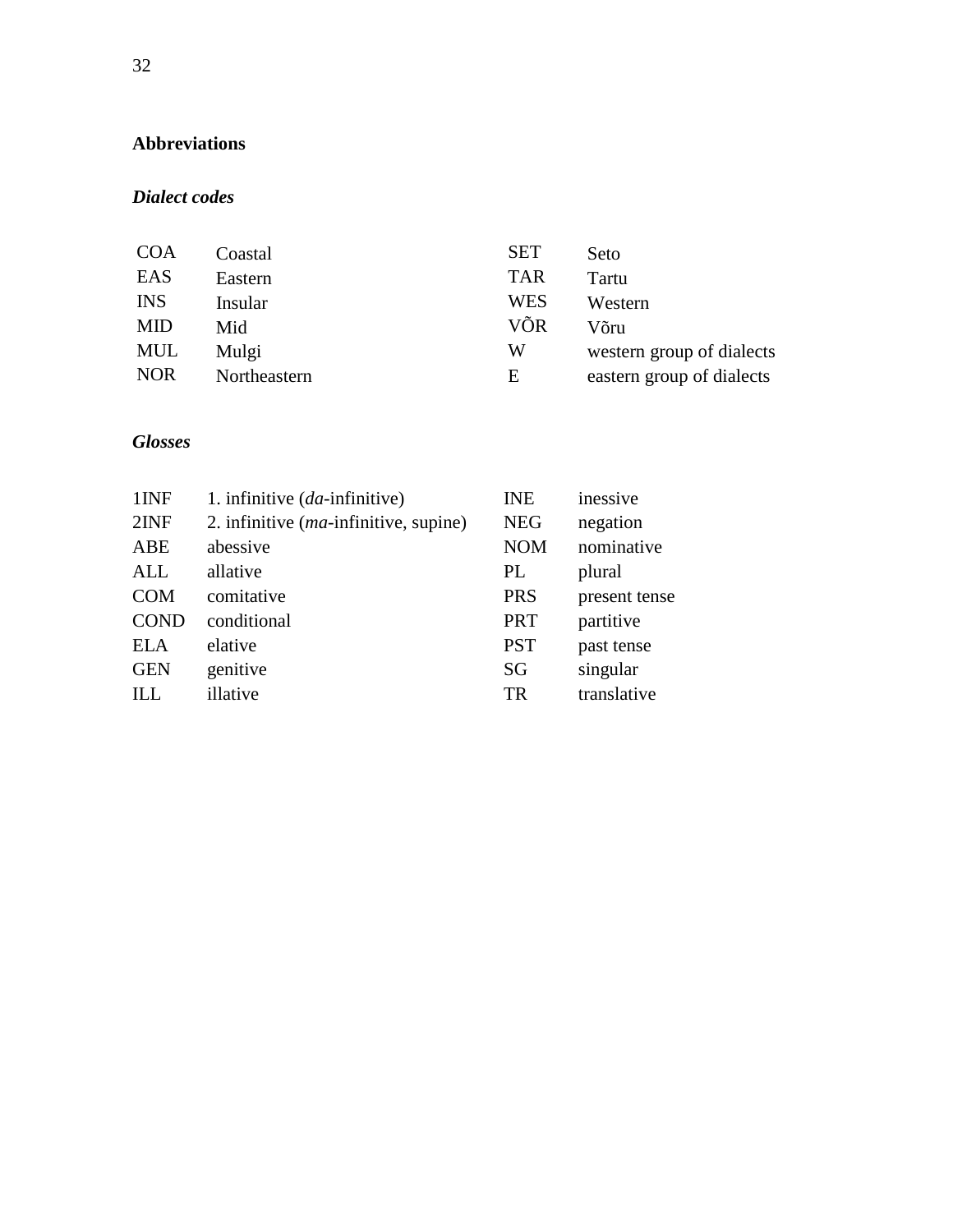# **Funding**

This work was supported by Estonian Science Foundation [grant 7464], Estonian Ministry of Education and Research [grant SF0180078s08], and European Social Fund's Doctoral Studies and Internationalisation Programme DoRa.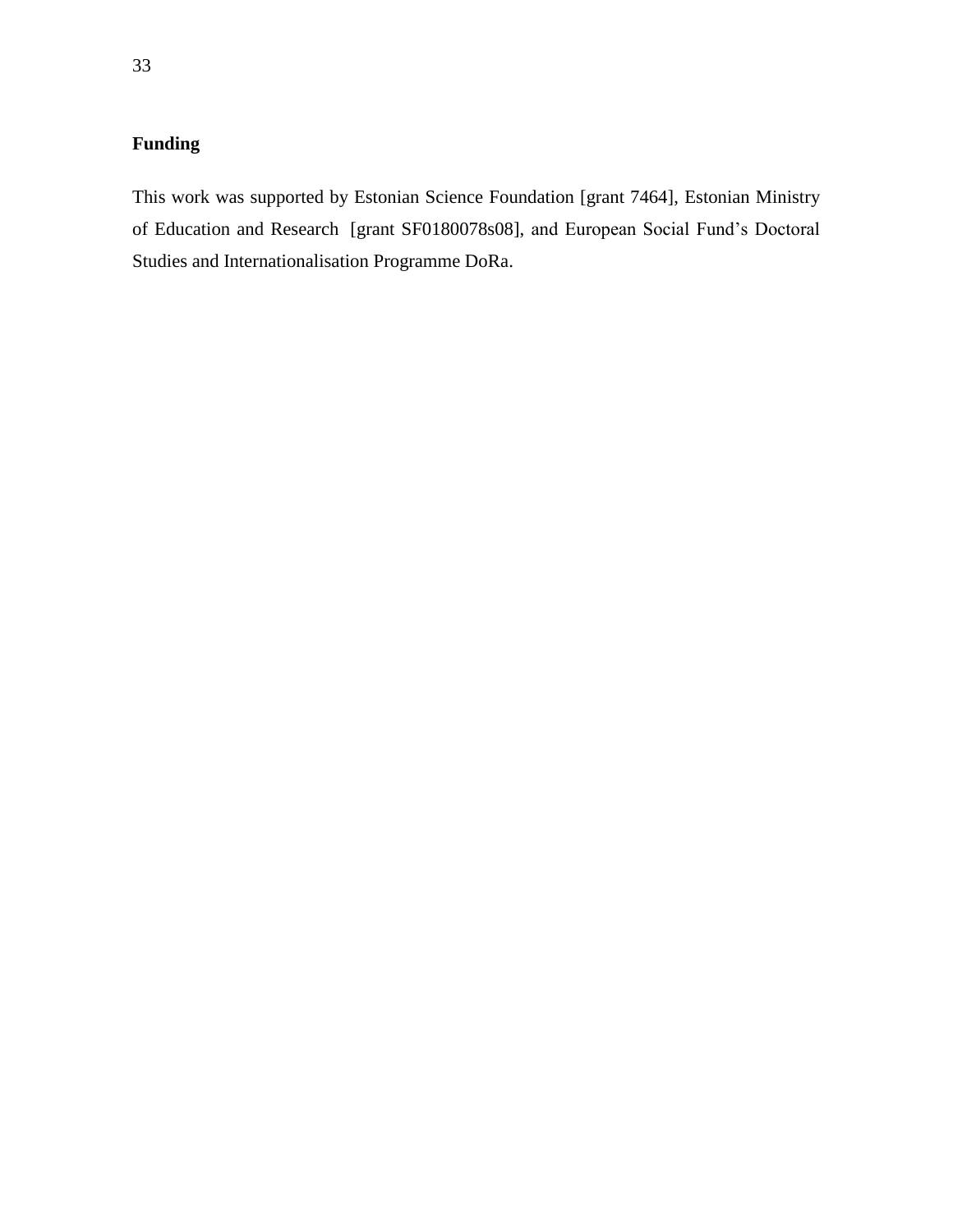#### **References**

**Alvre, P. (2000).** Kirderannikumurde ja vadja keele ühisjooni. – Inter dialectos nominaque. Pühendusteos Mari Mustale 11. novembril 2000. In. J. Viikberg (ed), (= Eesti Keele Instituudi toimetised 7.). Tallinn: Eesti Keele Sihtasutus, pp. 1–13.

**Barbiers, S., Auwera, J. van der, Bennis, H., Boef, E., Vogelaer, G. de, Ham and M. van der.** (2005). *Syntactic Atlas of the Dutch Dialects* (SAND), Vol. 1. Amsterdam: Amsterdam University Press.

**Cichocki, W.** (2006). Geographic Variation in Acadian French /r/: What Can Correspondence Analysis Contribute toward Explanation? *Literary and Linguistic Computing: Journal of the Association for Literary and Linguistic Computing,* 21(4): 529- 541.

**Cronbach, L.J.** (1951). Coeficient alpha and the internal structure of tests, *Psychometrika*, 16: 297-334.

**Dunn, M., Levinson, S., Lindström, E., Reesink, G., and Terrill, A.** (2008). Structural Phylogeny in Historical Linguistics: Methodological Explorations Applied in Island Melanesia, *Language* 84(4): 710-759.

**Erelt, M.** (2003). *Estonian language.* Estonian Academy Publishers: Tallinn.

**Erelt, M.** (2001). Some notes on the grammaticalization of the verb *pidama* in Estonian. *Estonian: typological studies V.* M. Erelt (ed). Publications of the Department of Estonian of the University of Tartu, Tartu, pp. 7-25.

**Erelt, M., Erelt, T. and Ross, K.** (2000). *Eesti keele käsiraamat,* 2nd edn, Eesti Keele Sihtasutus: Tallinn.

**Erelt, M., Kasik, M., Metslang, H., Rajandi, H., Ross, K., Saari, H., Tael, K., and Vare, S.** (1993). Eesti keele grammatika II. Süntaks. Tallinn: Eesti Teaduste Akadeemia Keele ja Kirjanduse Instituut.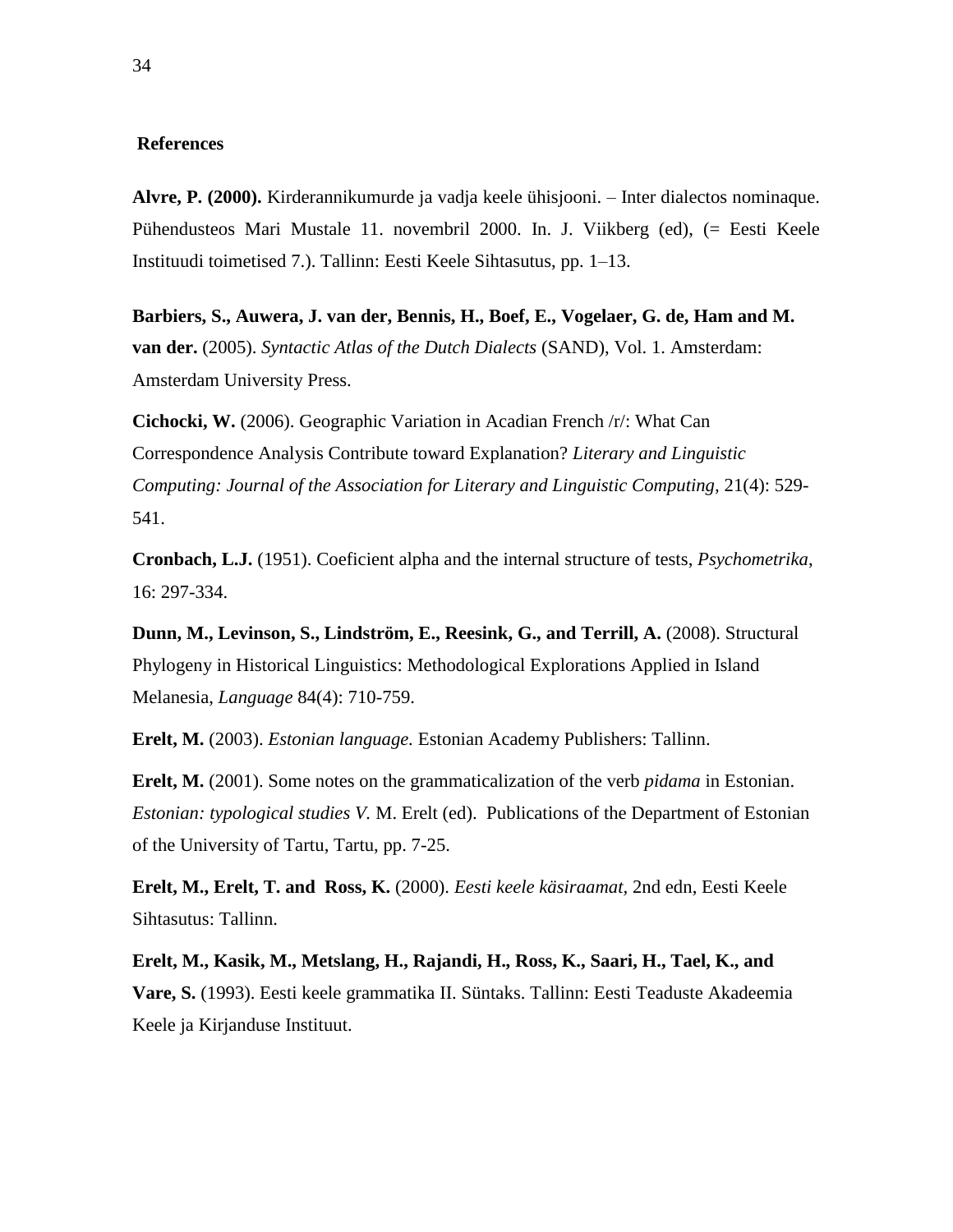**Erelt, M. and Metslang, H.** (2009). Some Notes on Proximative and Avertive in Estonian. *Linguistica Uralica,* vol. 45(3): 178-191.

**Evert, S.** (2008). Corpora and collocations. In M. Kytö & A. Lüdeling (eds). *Corpus Linguistics. An International Handbook*. Berlin: Mouton de Gruyter, pp. 1212-1249.

**Evert, S.** (2005). *The Statistics of Word Cooccurrences Word Pairs and Collocations*. http://www.bsz-bw.de/cgi-bin/xvms.cgi?SWB12046165 (accessed 25 January 2011).

**Fried, M. and Östman, J.-O.** (2004). Construction Grammar: A Thumbnail Sketch. In: M.Fried and J.-O.Östman (eds.), *Construction Grammar in a Cross-Language Perspective*. Constructional Approaches to Language 2. Amsterdam: Benjamins, pp. 11–86.

**Goldberg, A.E.** (1995). *Constructions : a construction grammar approach to argument structure.* University of Chicago press: Chicago.

**Greenacre, M.** (2007). *Correspondence analysis in practice,* 2nd edn, Capman & Hall/CRC.

**Gries, S.T.** (2007). *Coll.analysis 3.2. A program for R for Windows 2.x*.

**Gries, S.T. and Stefanowitsch, A.** (2004). Extending collostructional analysis: A corpusbased perspective on 'alternations', *International Journal of Corpus Linguistics,* 9(1): 97- 129.

**Habicht, K., Penjam, P. and Tragel, I.** (2010). Kas *tahtma* tahab abiverbiks? *Eesti ja soome-ugri keeleteaduse ajakiri,* 2: 115-146.

**Heap, D.** (2000). *La variation grammaticale en géolinguistique: les pronoms sujet en roman central*. (Lincom Studies in Romance Languages 11) Munich: Lincom Europa Verlag.

**Heeringa, W.J.** (2004). *Measuring dialect pronunciation differences using Levenshtein distance*. Groningen Dissertations in Linguistics 46.

**Kasik, R.** (2001). Analytic causatives in Estonian. In M. Erelt (ed), *Estonian: Typological studies V,* Publications of the Department of Estonian of the University of Tartu, Tartu, pp. 77-122.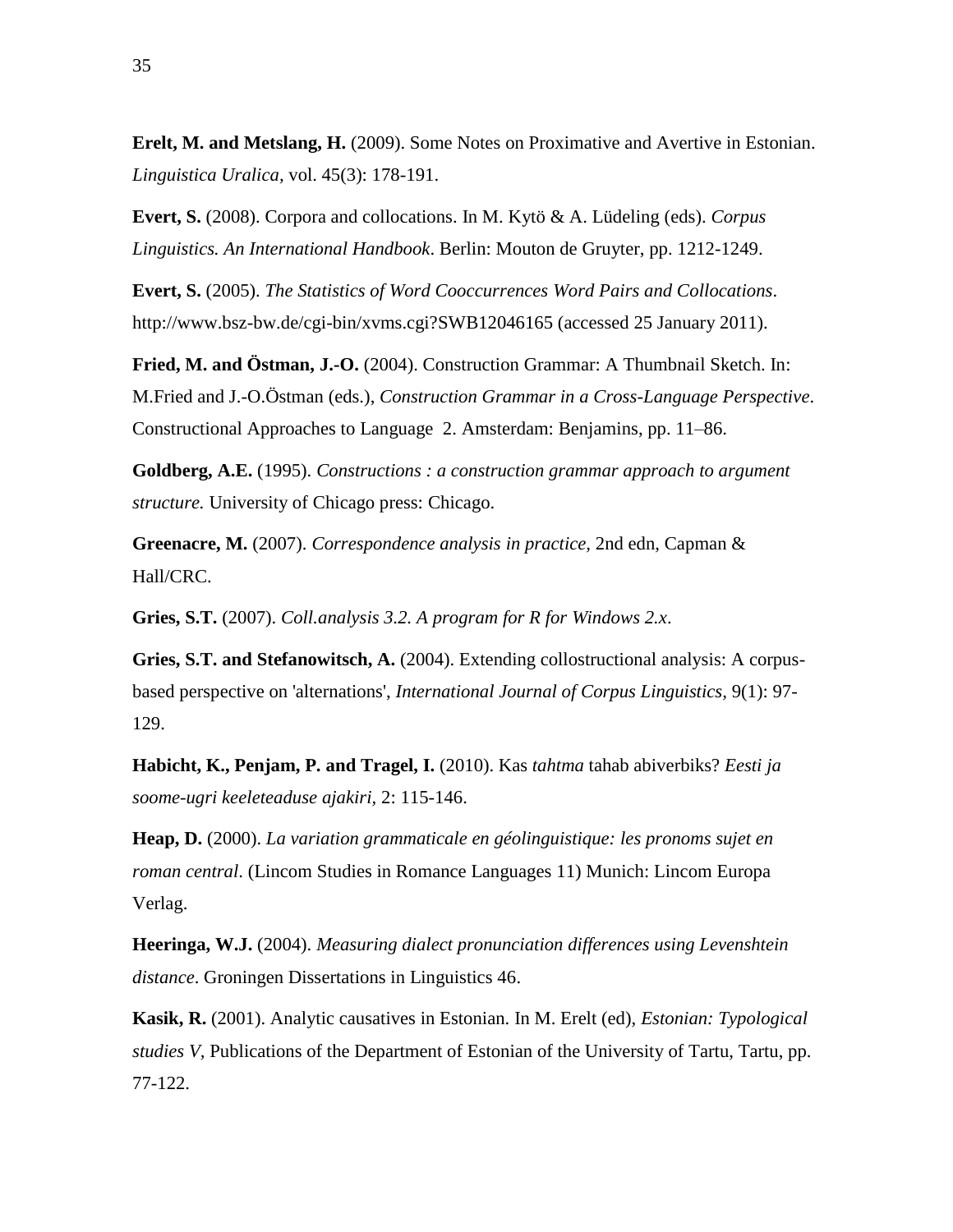**Kay, P. & Fillmore, C.J.** (1999). Grammatical Constructions and Linguistic Generalizations: The What's X Doing Y? Construction. *Language: Journal of the Linguistic Society of America*, 75(1): 1–33.

Labov, W. <sup>1(</sup>1966, 2006). *The Social Stratification of English in New York City*. Cambridge: Cambridge University Press.

**Lebart, L., Salem, A. and Berry, L.** (1998). *Exploring textual data.* Kluwer Academic Publishers, Dordrecht.

**Lindström, L.** (2005). *Finiitverbi asend lauses. Sõnajärg ja seda mõjutavad tegurid suulises eesti keeles*. Tartu Ülikooli Kirjastus: Tartu.

**Lindström, L. and Müürisep, K.** (2009). *Parsing Corpus of Estonian Dialects, Proceedings of the NODALIDA 2009 workshop Constraint Grammar and robust parsing.*  Northern European Association for Language Technology, 14.05.2009, pp. 22-29.

**Lindström, L. and Pajusalu, K.** (2003). Corpus of Estonian Dialects and the Estonian Vowel System, *Linguistica Uralic,* 4: 241-257.

**Lindström, L. and Tragel, I.** (2010). The possessive perfect ponstruction in Estonian, *Folia Linguistica*, 44(2): 371-400.

**[Lindström, L., Velsker, E., Niit, E.](javascript:__doPostBack() and Pajusalu, K.** (2009). *Mees* 'man', *aeg* 'time' and [other frequent words in the Corpus of Estonian Dialects, In M. Kallasmaa & V. Oja. \(eds.\).](javascript:__doPostBack()  *[Kodukeel ja keele kodu /Home language and the home of a language](javascript:__doPostBack()*, Tallinn: Eesti Keele [Sihtasutus,](javascript:__doPostBack() pp. 91 - 129.

**Longobardi, G. and Guardiano, C.** (2009). Evidence for syntax as a signal of historical relatedness. *Lingua* 119 (11): 1679–1706. Spec. issue *The Forests behind the Trees*, J. Nerbonne & F. Manni (eds.) .

**Metslang, H.** (2006). Predikaat ajastut kogemas, *Keel ja Kirjandus* 9: 714-727.

**Metslang, H.** (1993a). Kas eesti keeles on olemas progressiiv? *Keel ja Kirjandus* 26; (6): 326-334.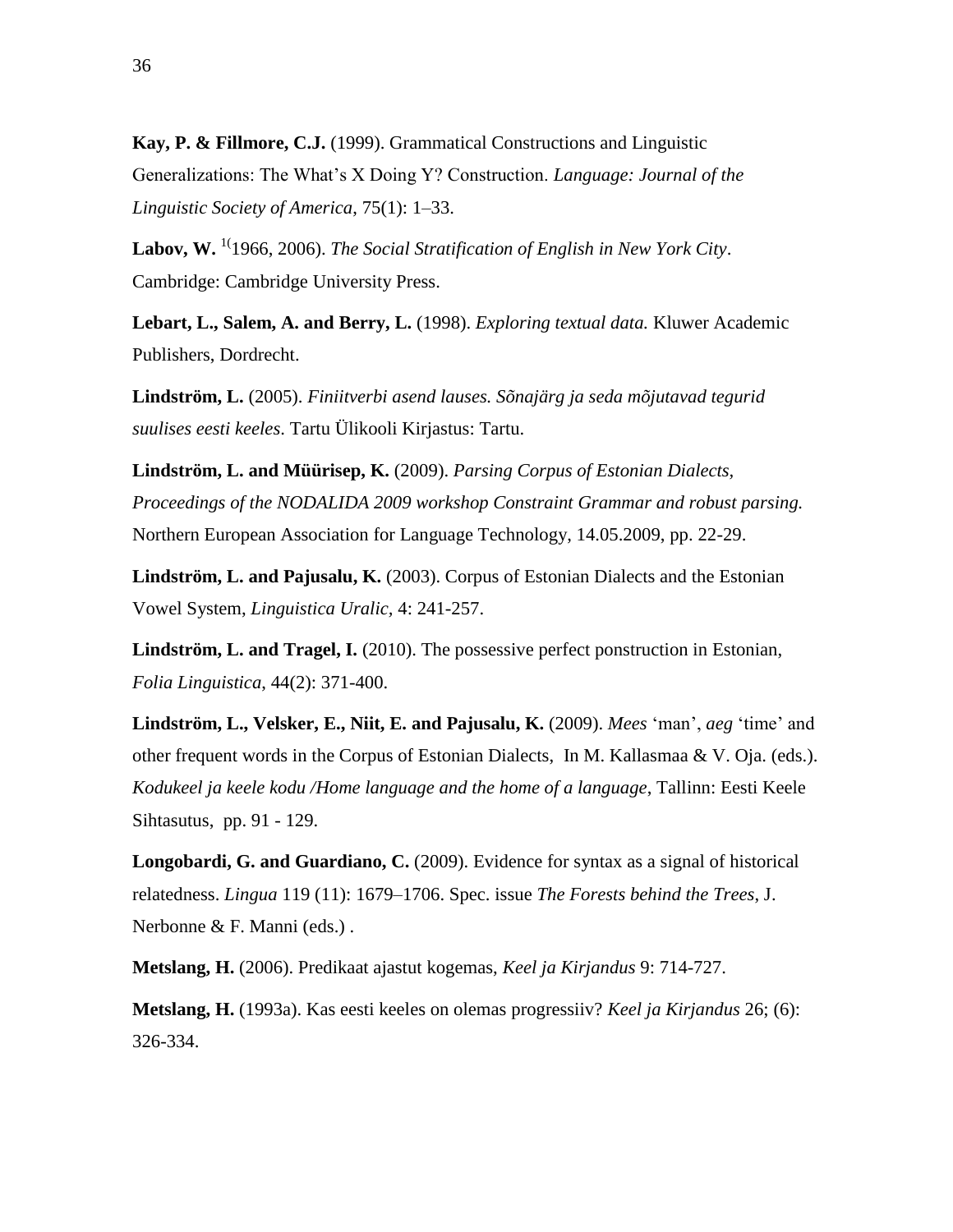**Metslang, H.** (1993b). Verbitarind ajatähendust väljendamas, *Virittäjä: Journal of Kotikielen Seura* 97( 2): 203-221.

**Muischnek, K.** (2006). *Verbi ja noomeni püsiühendid eesti keeles.* Tartu Ülikooli Kirjastus: Tartu.

**Must, M.,** (1987). *Kirderannikumurre*. Eesti NSV Teaduste Akadeemia, Eesti Keele Instituut. Tallinn: Valgus.

**Müürisep, K.** (2000). Eesti keele arvutigrammatika: süntaks. Dissertationes Mathematicae Universitatis Tartuensis 22. Tartu Ülikooli Kirjastus: Tartu.

**Nerbonne, J., Colen, R., Gooskens, C., Kleiweg, P. & Leinonen, T.** (2011). *Gabmap* — A Web Application for Dialectology. Dialectologia, Spec. Issue. 65-89.

**Nerbonne, J. & Kleiweg, P.** (2007). Toward a Dialectological Yardstick, *Journal of Quantitative Linguistics* 14(2): 148-167.

**Nerbonne, J. Kleiweg, P., Heeringa, W., & Manni, F.** (2008). Projecting Dialect Differences to Geography: Bootstrap Clustering vs. Noisy Clustering. In: Ch. Preisach, L. Schmidt-Thieme, H. Burkhardt & R. Decker (eds.), *Data Analysis, Machine Learning, and Applications. Proc. of the 31st Annual Meeting of the German Classification Society*  Berlin: Springer. pp.647-654.

**Pajusalu, K., Hennoste, T., Niit, E., Päll, P., Viikberg, J., Kalvik**, **M. and Moorlat, M.**  (2009). *Eesti murded ja kohanimed,* 2. edn. Eesti ja üldkeeleteaduse instituut & Eesti Keele Instituut, Eesti Keele Sihtasutus: Tallinn.

**Pedersen, T.** (1996). Fishing for Exactness. *Proceedings of the South Central SAS User's Group (SCSUG-96) Conference*, pp. 188-200.

**Pedersen, T. and Bruce, R.** (1996). What to Infer from a Description, *Technical Report 96-CSE-04*.

**Penjam, P.** (2008). *Eesti kirjakeele da- ja ma-infinitiiviga konstruktsioonid*. Tartu Ülikooli Kirjastus: Tartu.